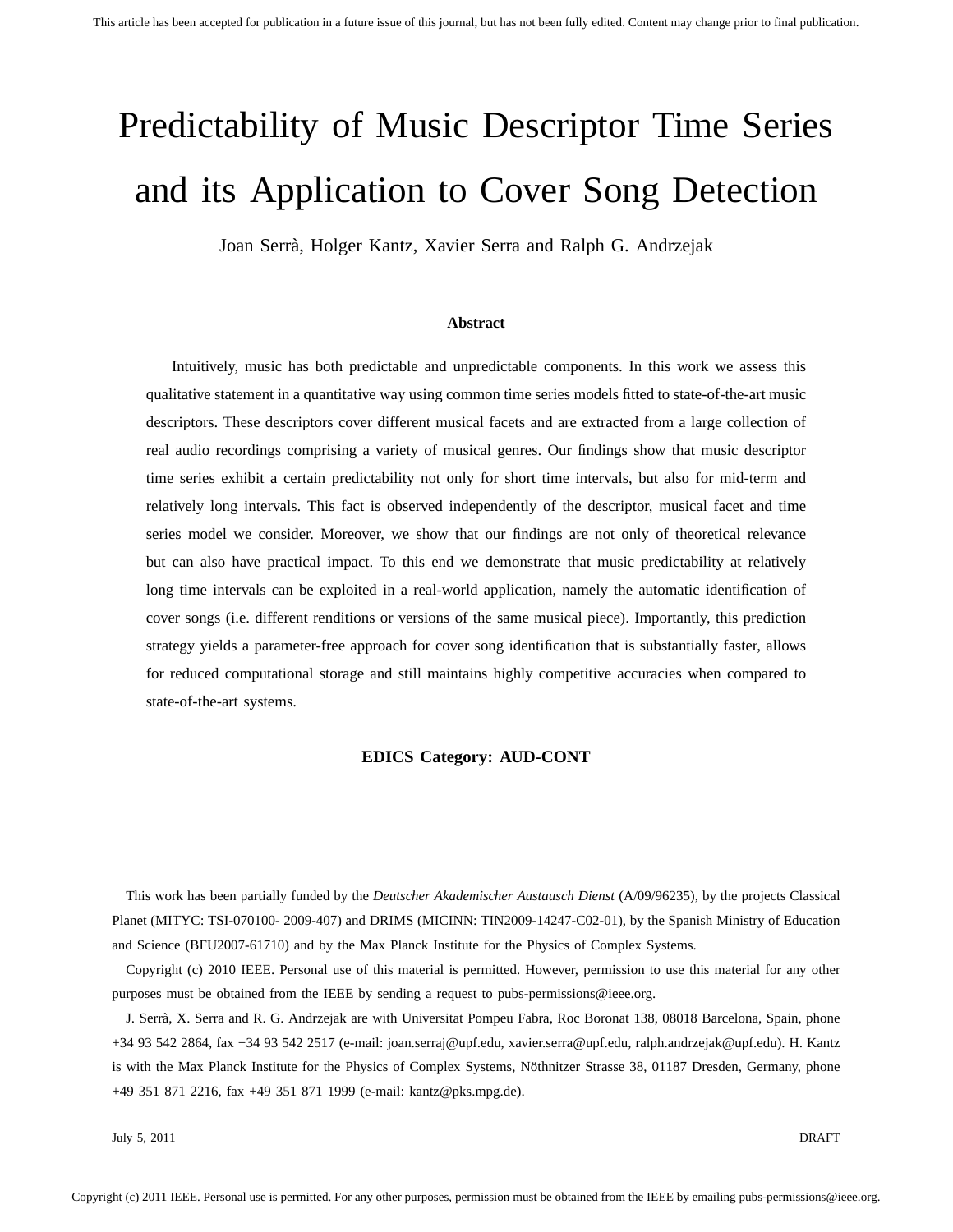This article has been accepted for publication in a future issue of this journal, but has not been fully edited. Content may change prior to final publication.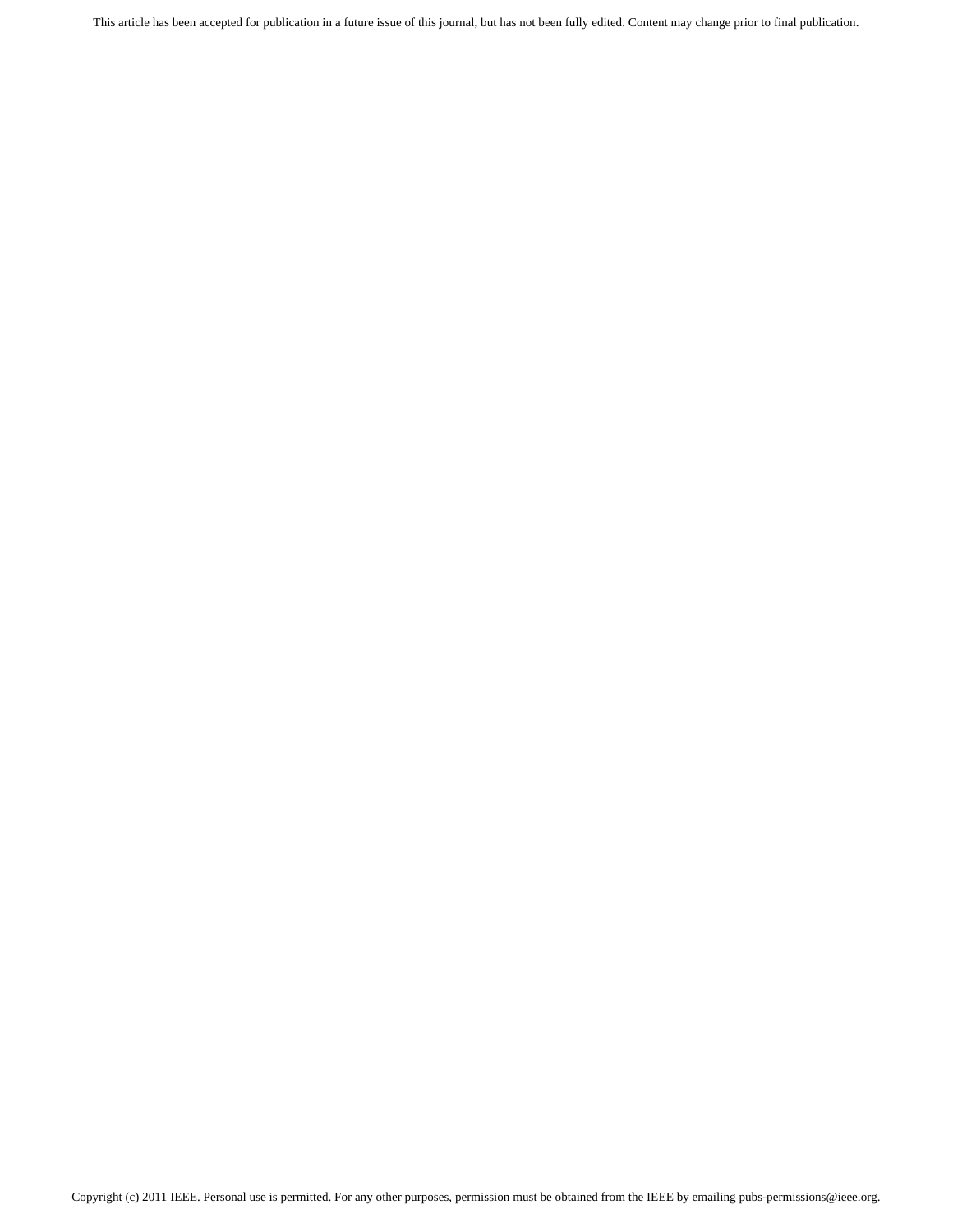# Predictability of Music Descriptor Time Series and its Application to Cover Song Detection

## I. INTRODUCTION

Music is ubiquitous in our lives and we have been enjoying it since the beginning of human history [1]. This enjoyment of music is intrinsically related to the ability to anticipate forthcoming events [2]–[4]. Indeed, the meeting of our musical expectations plays a fundamental role in the aesthetics and emotions of music. Yet, the secret of a good song remains in the right balance between predictability and surprise. It is this balance that makes music interesting for us. Accordingly, we tend to dislike music that is either extremely simple or extremely complex [2]–[4]. Paraphrasing Levitin [2], we could say that the act of listening to music "rewards us for correct predictions" but, at the same time, "challenges us with new organizational principles". Thus music seems to be intrinsically predictable and unpredictable at the same time: we know it has some (predictable) structures and repetitions, but we can also state that there is a strong random (unpredictable) component.

Although very intuitive, the above dichotomy has scarce quantitative evidence. The majority of quantitative studies have been conducted with music scores or symbolic note transcriptions of selected, usually Western classical compositions [3]–[8]. Some of them just consider melodic, simple, synthetic and/or few musical examples [6]–[8]. Thus the question arises if quantitative evidence is found in large-scale corpora of music including different geographical locations and genres apart from Western classical music. Furthermore, there is a lack of knowledge with regard to the predictability of musical facets other than melodic or harmonic ones, e.g. timbre, rhythm or loudness. And, what is even more surprising, there are only few experiments with real recordings [9]–[11]. Such consideration is important, since scores or symbolic representations do not faithfully reflect primary perceptual elements of musical performance and expressiveness, which are in turn related to our sensation of surprise and to the predictability of the piece. Finally, existing studies usually restrict the analyzes to the transitions between consecutive elements. Hence they do not consider different prediction intervals or *horizons* (i.e. how far in the future we perform predictions). This fact raises further questions: How does such horizon affect the predictability of music? Do different musical facets exhibit a similar predictability at short as well as long time intervals? How do these predictabilities behave in dependence of the prediction horizon? All these questions are important to advance towards a better scientific understanding of music (c.f. [1]–[11]).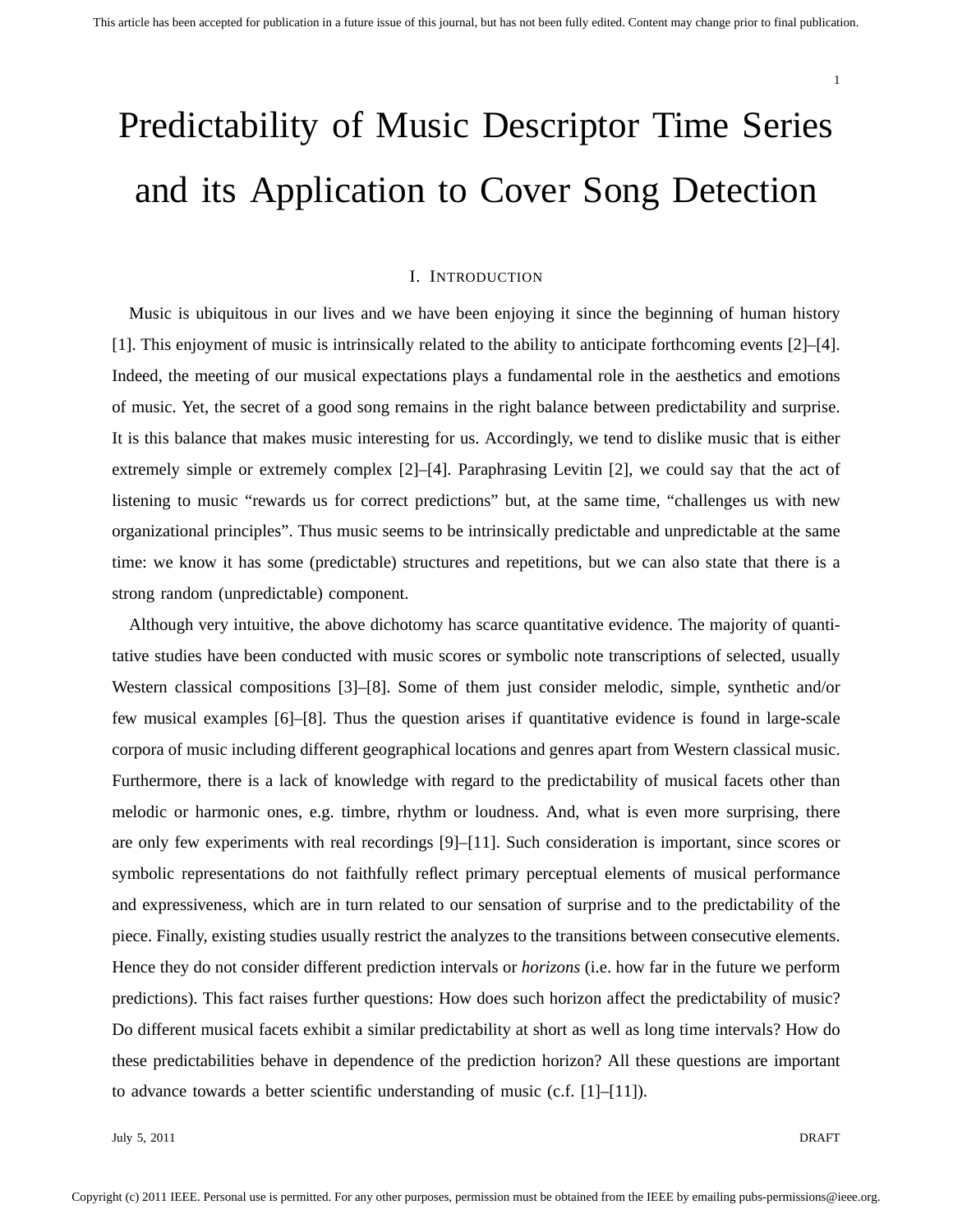The questions above can be addressed by using tools from music information retrieval (MIR) [12]– [15]. MIR is an interdisciplinary research field that aims at automatically understanding, describing, retrieving and organizing musical content. In particular, much effort is focused on extracting qualitative and quantitative information from the audio signal of real recordings in order to represent certain musical aspects such as timbre, rhythm, melody, main tonality, chords or tempo [12], [14]. Quantitative descriptions of such aspects are computed in a short-time moving window either from a temporal, spectral or cepstral representation of the audio signal [15]. This computation leads to a time series reflecting the temporal evolution of a given musical facet: a *music descriptor time series*.

Music descriptor time series are essential for quantitative large-scale studies on the predictability of real recordings. Indeed, when assessing the predictability of such time series, we are assessing the predictability of the musical facet they represent. A straightforward way to perform this assessment is to fit a model to the time series and to evaluate the in-sample *self-prediction* error of the model forecasts. If similar results are observed for a variety of model classes, we can then conclude that what we observe is, in fact, a direct product of the information conveyed by the time series and not an artifact of the particular model being employed. In a similar manner, if we work with different descriptor time series representing the same musical facet, we can be more confident that what we see is due to the musical facet and not to the particular descriptor used.

In the present work we therefore study a variety of different descriptor time series reflecting complementary musical facets. These descriptors are extracted from a large collection of real recordings covering multiple genres. Furthermore, we consider a number of simple time series models, the predictions of which are studied for a range of horizons. Our analysis unveils that a certain predictability is observed for a broad range of prediction horizons. While absolute values of the prediction errors vary, we find a number of general features across models, descriptor time series and musical facets. In particular, we show that the error in the predictions, in spite of being high and rapidly increasing at short horizons, saturates at values lower than expected for random data at medium and relatively long time intervals. Furthermore, we note that this error grows sub-linearly, following a square root or logarithmic curve.

Together with these advances in scientific knowledge, we provide a direct real-world application of music prediction concepts, namely the automatic detection of *cover songs* (i.e. different renditions of the same musical composition). To this end, we use out-of-sample *cross-predictions*. That is, we train a model with a time series of one recording and then use this model to predict the time series of a different recording. Intuitively, once a model has learned the patterns found in the time series of a given query song, one should expect the average prediction error to be relatively small when the time series of

DRAFT July 5, 2011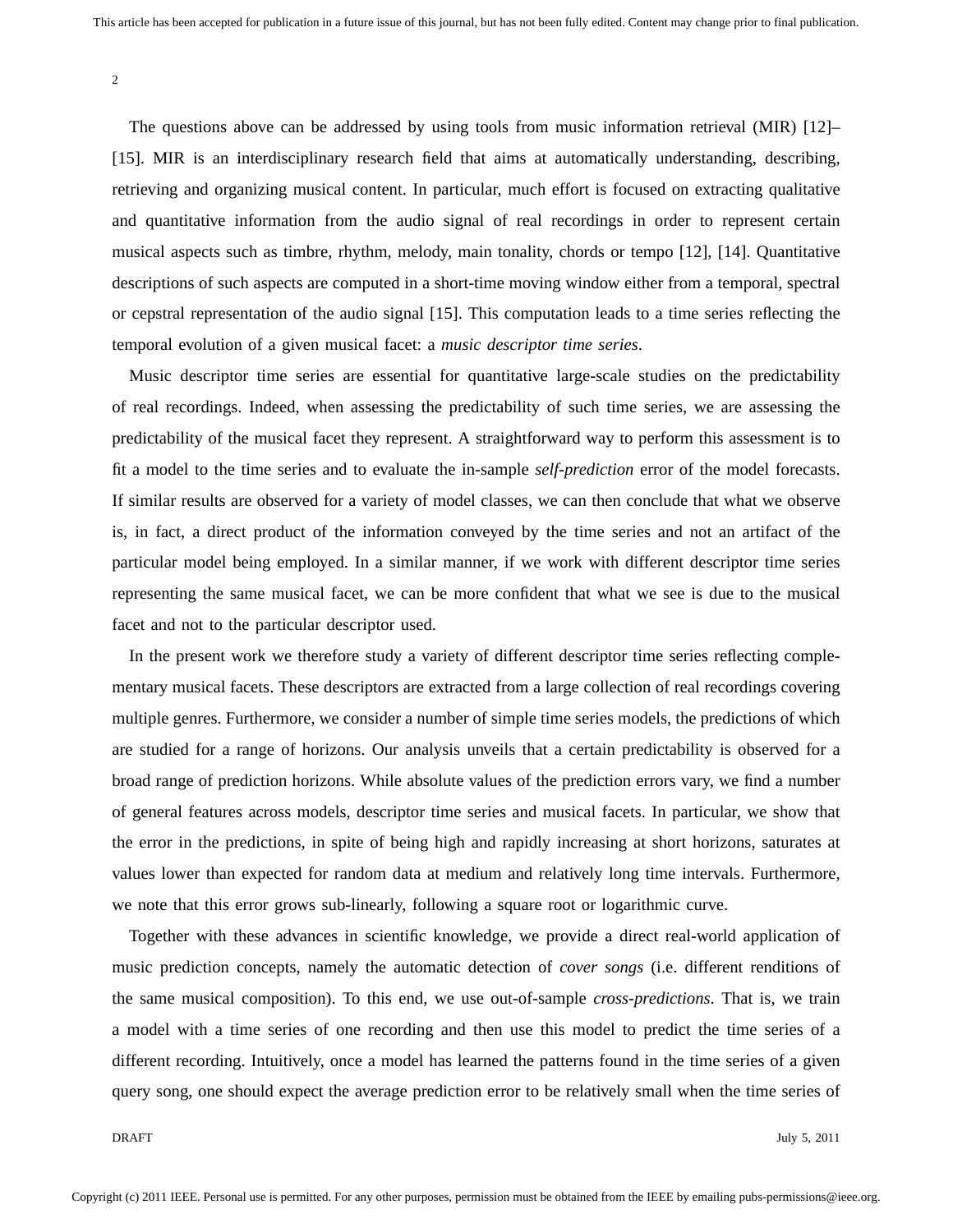a candidate cover song is used as input. Otherwise, i.e. when an unrelated (non-cover) candidate song is considered, the prediction error should be higher. Indeed, we demonstrate that such a model-based cross-prediction strategy can be effectively employed to automatically detect cover songs.

Cover song detection has been a very active area of study within the MIR community over the last years [16]. This is due to the introduction of digital ways to share and distribute information, which represent a challenge for the search and organization of musical contents [13]–[15]. Cover song detection (or identification) is a very simple task from the user's perspective: a query song is provided, and the system is asked to retrieve all versions of it in a given music collection. However, from an MIR perspective it becomes a very challenging task, since cover songs can differ from their originals in several musical aspects such as timbre, tempo, song structure, main tonality, arrangement, lyrics or language of the vocals [16]. In spite of these differences, cover songs might retain a considerable part of their tonal progression (e.g. melody and/or chords). Hence the large majority of state-of-the-art approaches are based on the detection of common patterns in the dynamics of tonal descriptors (e.g. [17]–[20]). Another major characteristic that is shared among all state-of-the-art approaches for cover song detection is the lack of specific modeling strategies for descriptor time series [16]. This is somehow surprising regarding the benefits arising from the generality and the compactness of the description. Indeed, modeling strategies have been successfully employed in a number of similar tasks such as exact audio matching [15], in other MIR problems [12] or in related areas such as speech processing [21].

In the present work we show that a model-based forecasting strategy for cover song detection is very promising in the sense that it achieves competitive accuracies and it provides advantages when compared to state-of-the-art approaches, such as lower computational complexities and potentially fewer storage requirements. But perhaps the most interesting aspect of such strategy is that no parameters need to be adjusted. More specifically, model parameters and coefficients are automatically learned for each song and descriptor time series individually. No intervention of the user is needed. Accordingly, the system can be readily applied to different music collections or descriptor time series.

The rest of the paper is organized as follows. We first present an overview of our methodology, including specific details of the employed music descriptor time series and the considered models (Sec. II). We then explain our evaluation measures and data (Sec. III). The results section follows, both on the selfprediction (i.e. predictability assessment) and on cross-prediction (i.e. cover song detection) experiments (Sec. IV). A discussion of our model-based strategy for cover song detection is provided (Sec. V) before we summarize our main findings and outline some future perspectives (Sec. VI).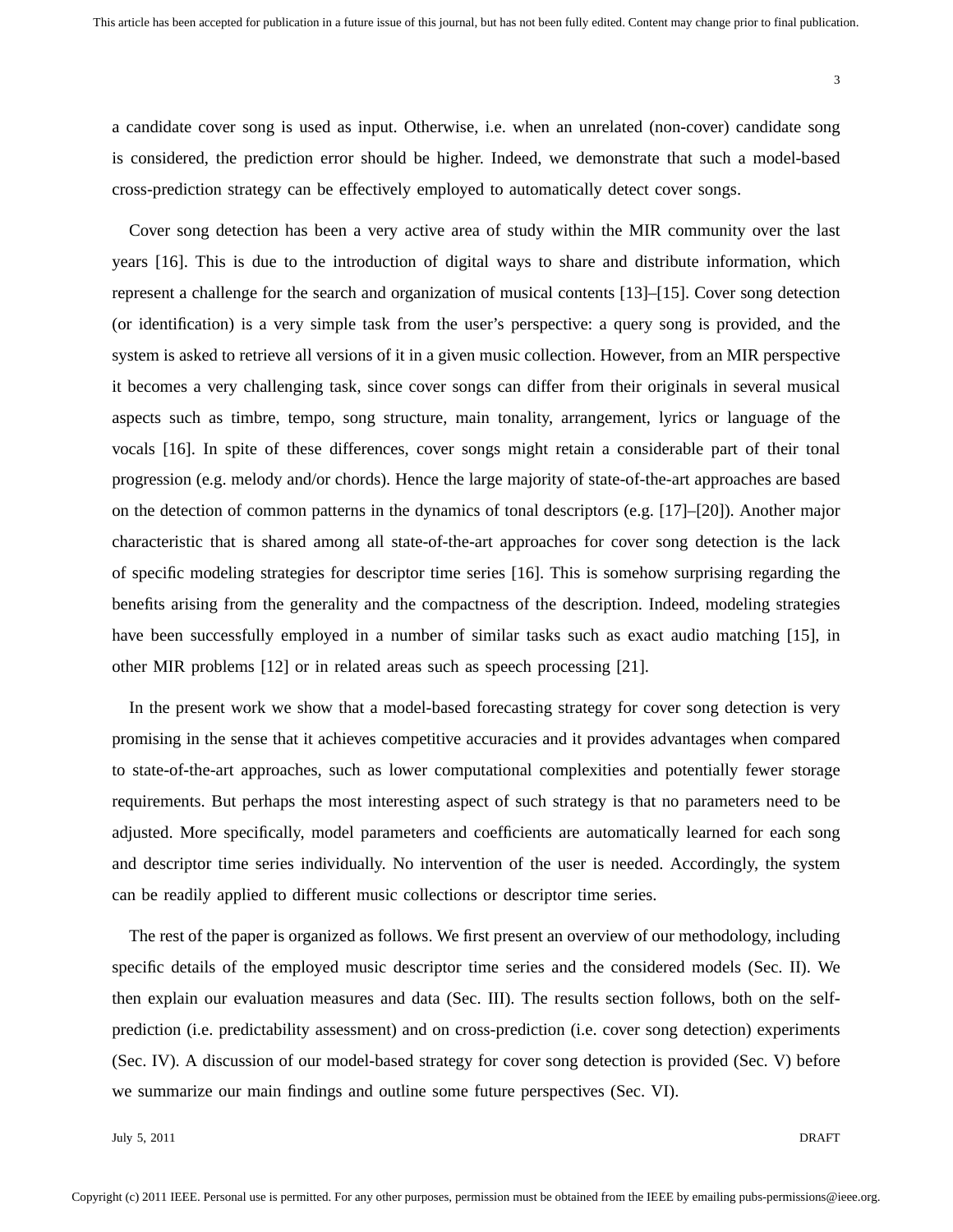

Fig. 1. Schematic diagram for self- and cross-prediction experiments. Broken green arrows correspond to the self-prediction experiments and dotted red arrows correspond to the cross-prediction ones. Solid blue arrows correspond to the training phase for both self- and cross-prediction experiments.

#### II. METHODOLOGY

#### *A. Overview*

Our analysis follows a typical modeling and forecasting architecture (Fig. 1). In the case of selfprediction, we assess the error produced by a model trained on descriptor time series  $i$  when the same time series  $i$  is used as input (Fig. 1, broken green arrows). In particular, this training consists of the determination of optimal model parameters and coefficients. In the case of cross-prediction, we are interested in the error produced by a model trained on descriptor time series  $i$  when a different time series j is used as input (Fig. 1, dotted red arrows). This cross-prediction error is then taken as a pairwise dissimilarity measure between cover songs (see below). The training of the models is done in the same way for self- and cross-prediction experiments (Fig. 1, solid blue arrows). All the aforementioned processes are carried out for a range of prediction horizons h.

Before we can exploit the concept of cross-prediction errors as a dissimilarity measure, we have to investigate predictability itself and establish a set of methods (or models) for descriptor prediction. As input for the models we consider twelve standard descriptor time series reflecting complementary musical facets related to tonality, timbre, rhythm and loudness. The specific descriptors considered are: pitch class profiles, tonal centroid, harmonic change, Mel frequency cepstral coefficients, spectral contrast, spectral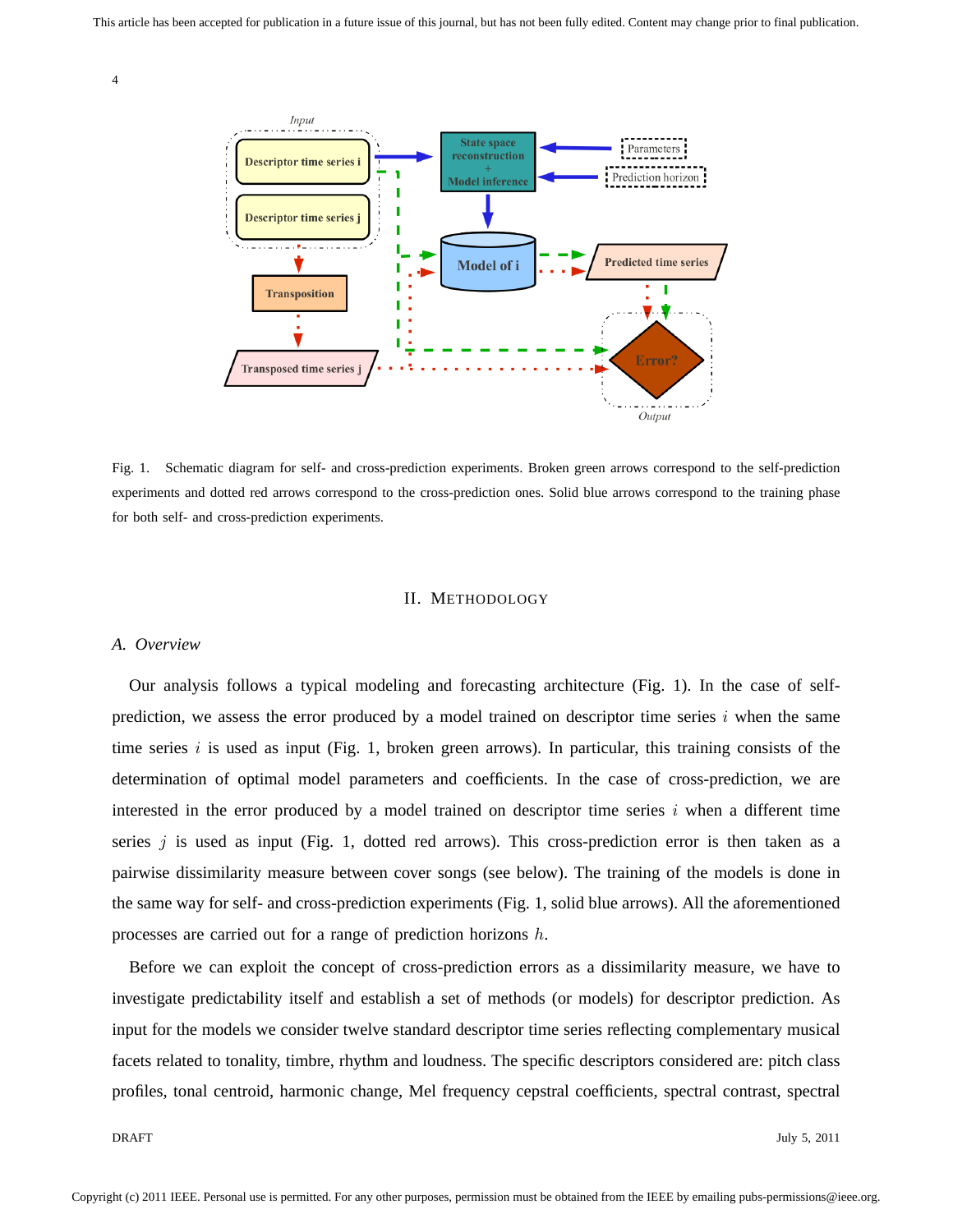peaks, spectral harmonicity, onset probability, rhythm transform, onset coefficients, energy and loudness (Sec. II-B). As time series models we employ five common, simple time series models, both linear and nonlinear: autoregressive, threshold autoregressive, radial basis functions, locally constant and naïve Markov (Sec. II-C).

The cross-prediction error provides an estimation of the dissimilarity between two time series. This fact is exploited to detect cover songs. As mentioned, the only musical characteristic which is largely preserved across different cover versions is the tonal sequence. Therefore, for cross-prediction, we only consider tonal descriptor time series (pitch class profiles, tonal centroid and harmonic change). Importantly, we use transposed tonal descriptor time series. Cover versions may be played in different tonalities (e.g. to be adapted to the characteristics of a particular singer or instrument), and this changes might be reflected in the tonal descriptor time series j. To counteract this effect, various strategies have been devised in the literature [16]. In particular, we here use the so-called optimal transposition index method [22], which is applied to time series j before the forecasting process (Fig. 1, bottom left). This method is commonly used in a variety of cover song identification systems [16], including our previous work [19], [20]. For a detailed explanation and evaluation of this transposition method we refer to [22].

# *B. Music descriptor time series*

We use a set of twelve state-of-the-art descriptors reflecting the dynamics of complementary musical aspects related to tonality, timbre, rhythm and loudness. Some of these descriptors are computed with an in-house tool specifically designed for that purpose [23], while for others we implement the algorithms from the cited references. Our focus is not in the descriptor extraction process itself, but in studying the predictability of different musical facets represented by common descriptor time series. Therefore, for the sake of brevity, we skip the underlying mathematical formulae and details of numerical algorithms and refer to the citations below.

- Tonality: Within this musical facet we consider pitch class profiles (PCP) [24], tonal centroid (TC), and harmonic change (HC) descriptors [25]. The first two represent the tonal content of the song, i.e. the content related to the relative energy of the different notes of the Western chromatic scale. The third one represents the degree of change of tonal content between successive windows. Except for the fact that we employ 12-dimensional vectors, the extraction process for PCPs is the same as in [19]. Once PCPs are obtained, deriving TC and HC is straightforward [25].
- Timbre: Mel frequency cepstral coefficients (MFCC) are routinely employed in MIR. We use the Auditory toolbox implementation [26] with 12 coefficients (skipping the DC coefficient). Apart from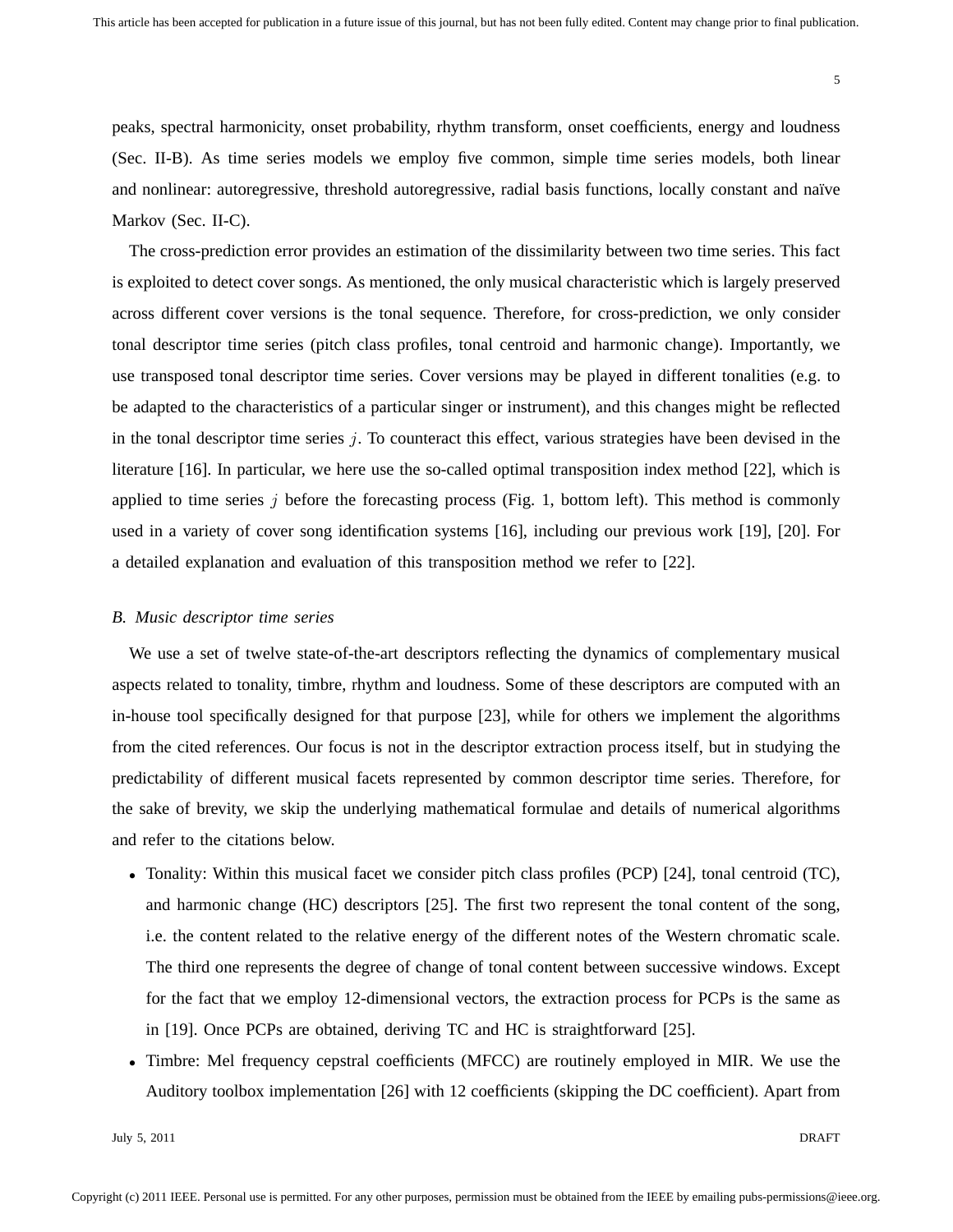MFCCs we also consider the spectral contrast (SC) [27], the spectral peaks (SP) and the spectral harmonicity (SH) descriptors [23]. SC is 12-dimensional, SP and SH are unidimensional. MFCCs and SCs collect general (or global) timbre characteristics. SP quantifies the number of peaks in a window's spectrum and SH quantifies how these peaks are distributed.

- Rhythm: We use an onset probability (OP) curve [28] denoting, for each analysis window, the likelihood of the beginning of a musical note. We also employ more broad representations of rhythm content like the rhythm transform (RT) [29] or the onset coefficients (OC) [30]. These two descriptors are computed using a total window length of 6 s, a much longer window than the one used for other descriptors (see below). This is because in order to obtain a general representation of rhythm, a longer time span must be considered (e.g. no proper rhythm can be subjectively identified by a listener in 100 or even 500 ms) [31]. For RT and OC, a final discrete cosine transform is used to compress the information. We use 20 coefficients for the former and 30 for the latter (DC coefficients are discarded).
- Loudness: Two unidimensional descriptors related to the overall loudness are used. One is simply the total energy (E) of the power spectrum of the audio window [32]. The other is a common loudness (L) descriptor [33], i.e. a psychological correlate of the auditory sensation of acoustic strength.

All considered descriptors are extracted from spectral representations of the raw audio signal in a moving window (frame by frame analysis). We use a step size of 116 ms and, unless stated otherwise, a window length of 186 ms<sup>1</sup>. Therefore, our resulting descriptor time series have a sampling rate of approximately 9.6 Hz (e.g. a song of 4 minutes yields a music descriptor time series of 2304 samples). These samples can be unidimensional or multidimensional, depending on the considered descriptor. We denote multidimensional descriptor time series as a matrix  $S = [\mathbf{s}_1 \dots \mathbf{s}_N]$ , where N is the total number of samples and  $s_n$  is a column vector with  $D$  components representing a  $D$ -dimensional descriptor at sample window n. Therefore, element  $s_{d,n}$  of S represents the magnitude of the d-th descriptor component of the  $n$ -th window.

### *C. Time series models*

All the models described hereafter aim at the prediction of future states of dynamical systems based on their present states [34]. However, the information about the present state is, in general, not fully

<sup>&</sup>lt;sup>1</sup>We initially extract descriptors for 93 ms frames (4096 samples at 44100 Hz) with 75% overlap and then average in blocks of 5 consecutive frames.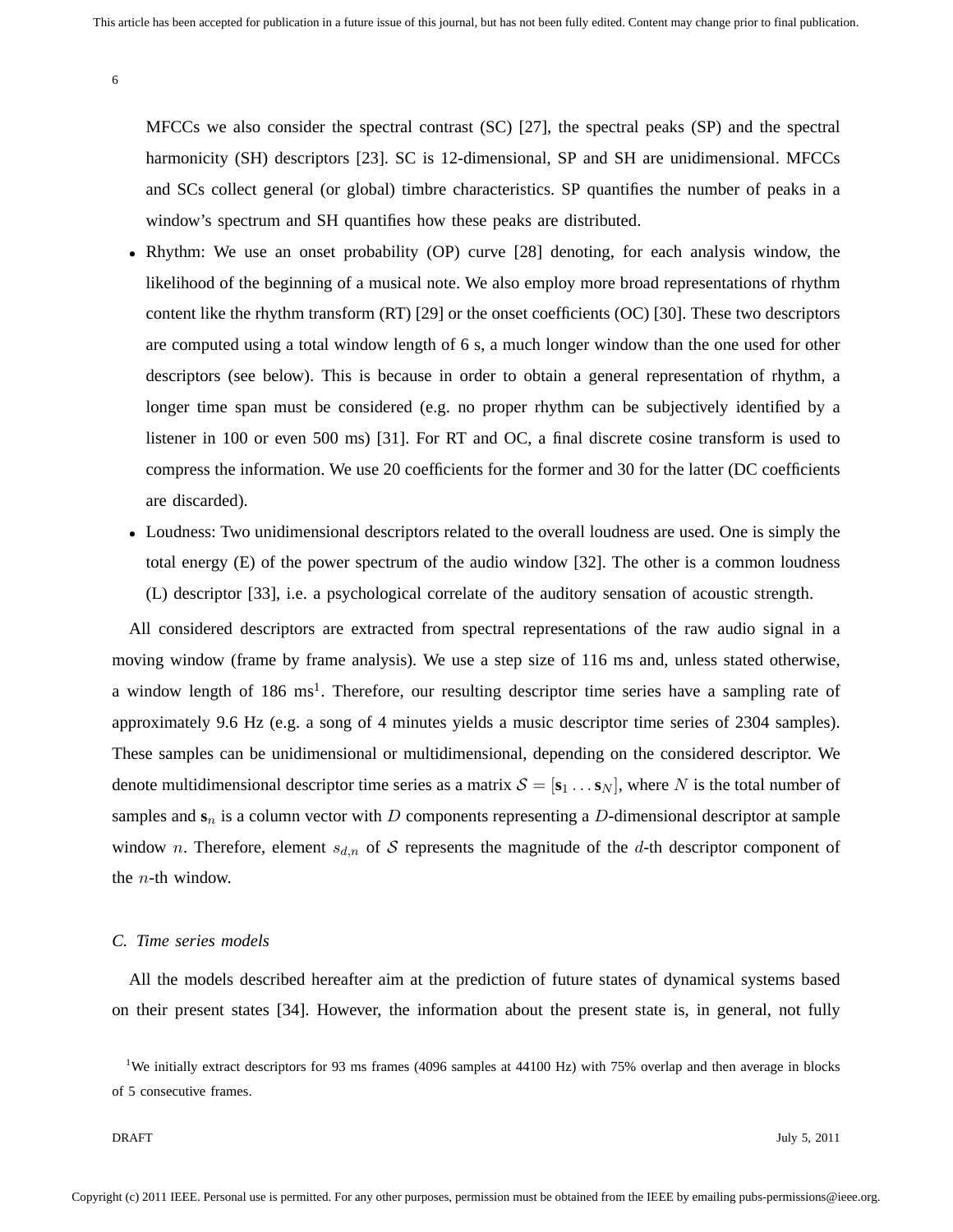contained in a single sample from a time series measured from the dynamical system. To achieve a more comprehensive characterization of the present state one can take into account samples from the recent past. This is formalized by the concept of time delay embedding [35], also termed delay coordinate state space reconstruction. In our case, for multidimensional samples  $s_n$ , we construct delay coordinate state space vectors  $s_n^*$  through vector concatenation, i.e.

$$
\mathbf{s}_n^* = \left(\mathbf{s}_n^{\mathrm{T}} \quad \mathbf{s}_{n-\tau}^{\mathrm{T}} \quad \cdots \quad \mathbf{s}_{n-(m-1)\tau}^{\mathrm{T}}\right)^{\mathrm{T}},\tag{1}
$$

where superscript <sup>T</sup> denotes vector transposition, m is the embedding dimension and  $\tau$  is the time delay. The sequence of these reconstructed samples yields again a multidimensional time series  $S^*$  $\left[\mathbf{s}_{w+1}^* \dots \mathbf{s}_{N}^* \right]$  $N_{N}^{*}$ , where  $w = (m-1)\tau$  corresponds to the so-called embedding window. Notice that Eq. (1) still allows for the use of the raw time series samples (i.e. if  $m = 1$  then  $S^* = S$ ).

One should note that the concept of delay coordinates has originally been developed for the reconstruction of stationary deterministic dynamical systems from single variables measured from them [35]. Certainly, a music descriptor time series does not represent a signal measured from a stationary dynamical system which could be described by some equation of motion. Nonetheless, delay coordinates, a tool that is routinely used in nonlinear time series analysis [34], can be pragmatically employed to facilitate the extraction of information contained in  $S$ . In particular, the reconstruction of a state space by means of delay coordinates allows us to join the information about current and previous samples. Noticeably, there is evidence that such reconstruction can be beneficial for music retrieval [20], [36], [37].

To model and forecast music descriptor time series we employ popular, simple, yet flexible time series models; both linear and nonlinear [34], [38]–[41]. Since we do not have a good and well-established model for music descriptor prediction, we try a number of standard tools in order to identify the most suitable one. All modeling approaches we employ have clearly different features. Therefore they are able to exploit, in a forecasting scenario, different structures that might be found in the data. As linear approach we consider autoregressive models. Nonlinear approaches include locally constant, locally linear, globally nonlinear and probabilistic predictors.

For the majority of the following approaches we use a partitioning algorithm to divide a space into representative clusters. For this purpose we use a reimplementation of the K-medoids algorithm from [42]. The K-medoids algorithm [43] is a partitional clustering algorithm that attempts to minimize the distance between the points belonging to a cluster and the center of this cluster. The procedure to obtain the clusters is the same as with the well-known K-means algorithm [43] but, instead of using the mean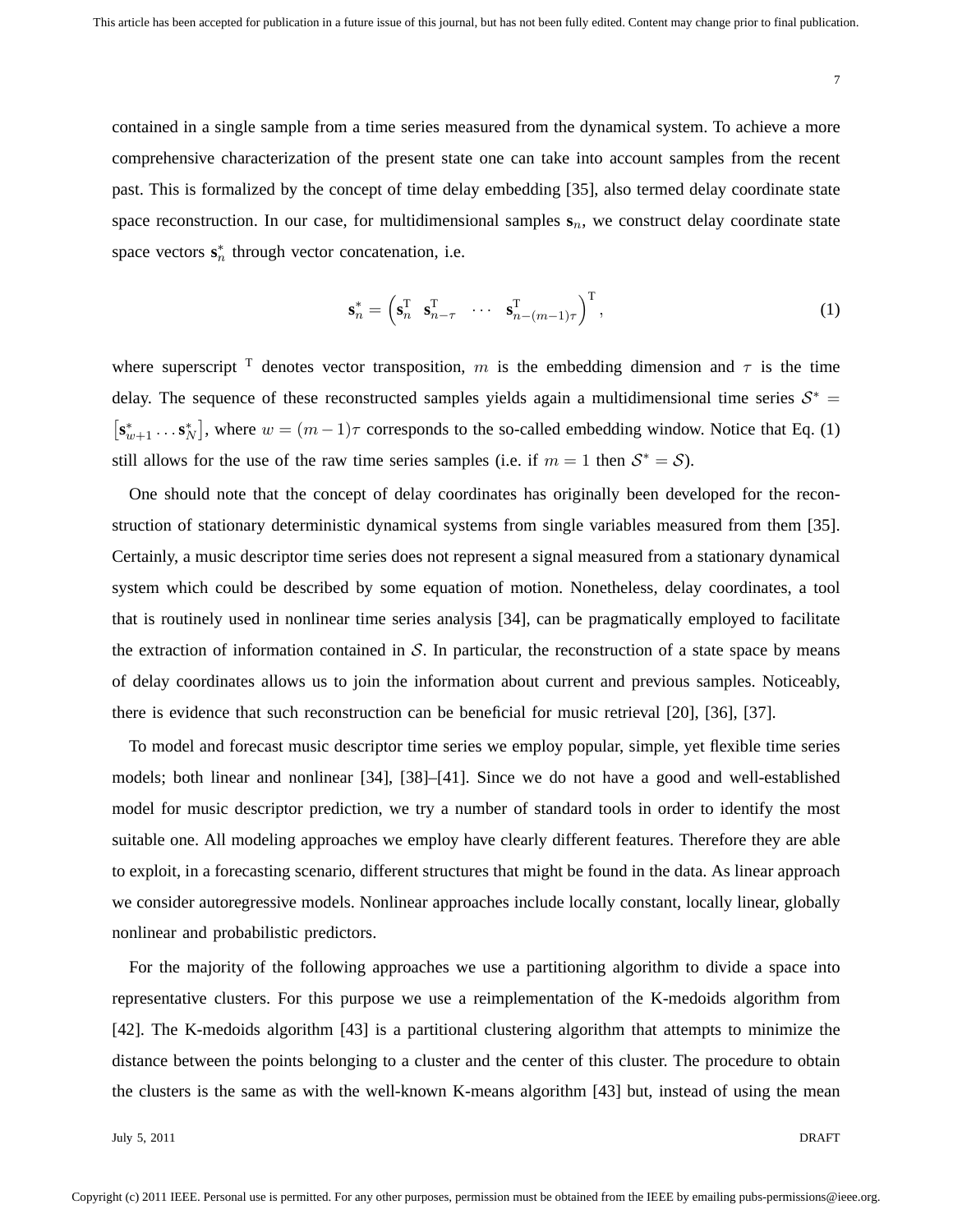of the elements in a cluster, the medoid<sup>2</sup> is employed. The K-medoids algorithm is more robust to noise and outliers than the K-means algorithm [42], [43]. Usually, these two algorithms need to be run several times in order to achieve a reliable partition. However, the algorithm we use [42] incorporates a novel method for assigning the initial medoid seeds, which results in a deterministic and (most of the times) optimal cluster assignation.

*1) Autoregressive (AR):* A widespread way to model linear time series data is through an AR process, where predictions are based on a linear combination of  $m$  previous measurements [38]. We here employ a multivariate AR model [39]. In particular, we first construct delay coordinate state space vectors  $\mathbf{s}_n^*$ and then express the forecast  $\hat{\mathbf{s}}_{n+h}$  at h steps ahead from the n-th sample  $\mathbf{s}_n$  as

$$
\hat{\mathbf{s}}_{n+h} = \mathcal{A} \; \mathbf{s}_n^*, \tag{2}
$$

where A is the  $D \times mD$  coefficient matrix of the multivariate AR model. By considering samples  $n = w + 1, \ldots N - h$ , one obtains an overdetermined system

$$
\hat{S} = A S^* \tag{3}
$$

which, by ordinary least squares fitting [44], allows to estimate the matrix A. It should be noticed that AR models have been previously used to characterize music descriptor time series in genre and instrument classification tasks [45], [46].

*2) Threshold autoregressive (TAR):* TAR models generalize AR models by introducing nonlinearity [47]. A single TAR model consists of a collection of AR models where each single one is valid only in a certain domain of the reconstructed state space (separated by the "thresholds"). This way, points in state space are grouped into patches and each of these patches is used to determine the coefficients of a single AR model (piecewise linearization).

For determining all TAR coefficients we partition the reconstructed space formed by  $S^*$  into K nonoverlapping clusters with a K-medoids algorithm [42] and determine, independently for each partition, AR coefficients as above [Eqs.  $(2,3)$ ]. Importantly, each of the K AR models is associated to the corresponding cluster. When forecasting, we again construct delay coordinate state space vectors  $\mathbf{s}_n^*$  from each input sample  $s_n$ , calculate their squared Euclidean distance to all  $k = 1, \ldots K$  cluster medoids, and forecast

$$
\hat{\mathbf{s}}_{n+h} = \mathcal{A}^{(k')} \ \mathbf{s}_n^*,\tag{4}
$$

 $2A$  medoid is the representative item of a cluster whose average dissimilarity to all cluster items is minimal. In analogy to the median, the medoid has to be an existing element inside the cluster.

DRAFT July 5, 2011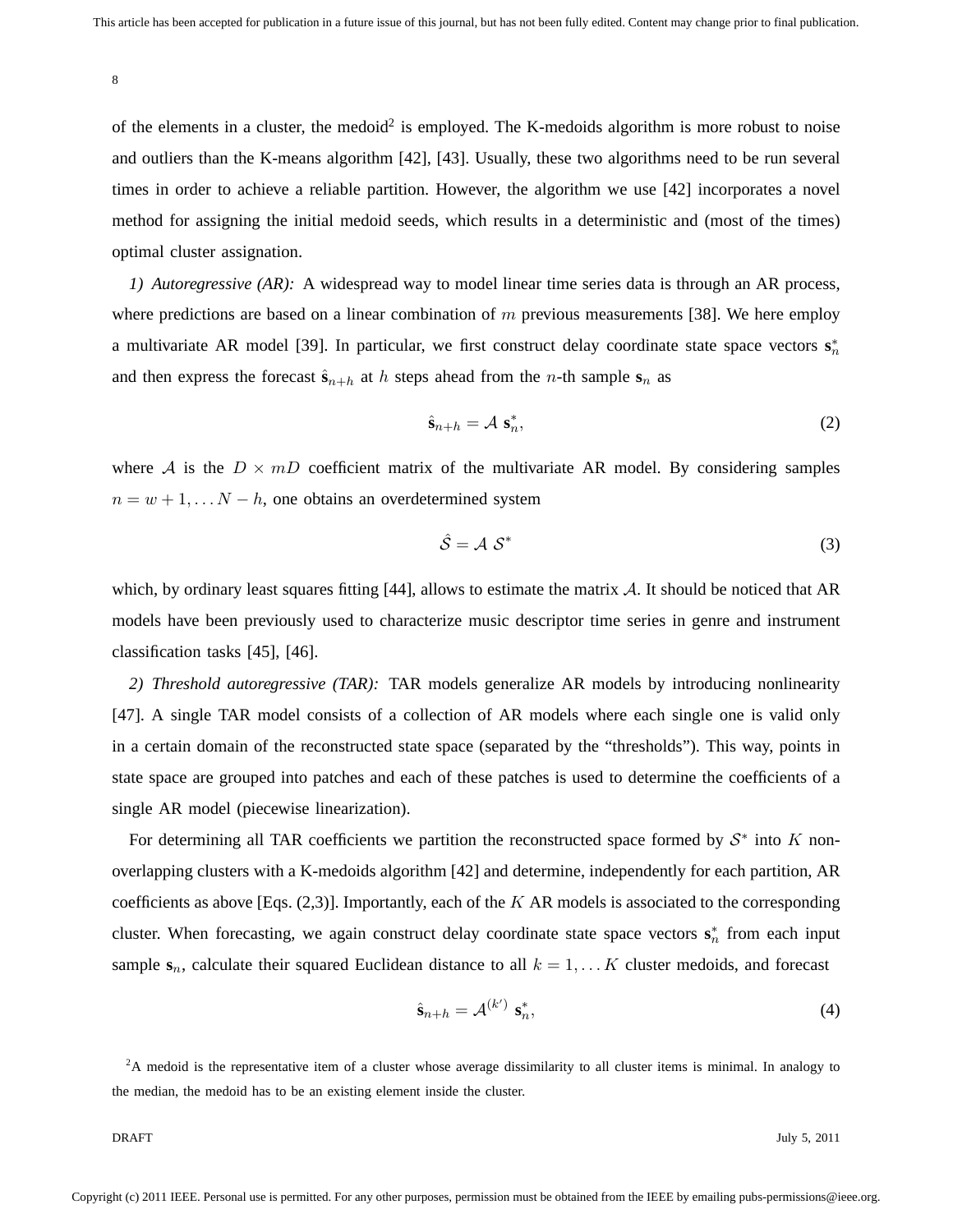where  $A^{(k)}$  is the  $D \times mD$  coefficient matrix of the multivariate AR model associated to the cluster whose medoid is closest to  $s_n^*$ .

*3) Radial basis functions (RBF):* A very flexible class of global nonlinear models are RBF [48]. As with TAR, one partitions the reconstructed state space into  $K$  clusters but, in contrast, a scalar RBF function  $\phi(x)$  is used for forecasting such that

$$
\hat{\mathbf{s}}_{n+h} = \mathbf{b}_0 + \sum_{k=1}^{K} \mathbf{b}_k \phi \left( \|\mathbf{s}_n^* - \mathbf{c}_k\| \right),\tag{5}
$$

where  $\mathbf{b}_k$  are coefficient vectors,  $\mathbf{c}_k$  are the cluster centers and  $\| \cdot \|$  is some norm. In our case we use the cluster medoids for  $c_k$ , the Euclidean norm for  $\| \cdot \|$  and a Gaussian RBF function

$$
\phi(x) = e^{-\frac{x^2}{2\alpha \rho_k}}.\tag{6}
$$

We partition the space formed by  $S^*$  with the K-medoids algorithm, set  $\rho_k$  to the mean distance found between the elements inside the k-th cluster and leave  $\alpha$  as a parameter. Notice that for fixed centers  $c_k$  and parameters  $\rho_k$  and  $\alpha$ , determining the model coefficients becomes a linear problem that can be resolved again by ordinary least squares minimization. Indeed, a particularly interesting remark about RBF models is that they can be viewed as a (nonlinear, layered, feed-forward) neural network where a globally optimal solution is found by linear fitting [40], [48]. In our case, for samples  $n = w+1, \ldots N-h$ , we are left with

$$
\hat{\mathcal{S}} = \mathcal{B} \, \Phi,\tag{7}
$$

where  $\mathcal{B} = [\mathbf{b}_0 \mathbf{b}_1 \dots \mathbf{b}_K]$  is a  $D \times (K + 1)$  coefficient matrix and  $\Phi = [\Phi_{w+1} \dots \Phi_{N-h}]$  is formed by column vectors  $\Phi_n = (1, \phi\left(\|\mathbf{s}_n^* - \mathbf{c}_1\|\right), \dots \phi\left(\|\mathbf{s}_n^* - \mathbf{c}_K\|\right))^{\mathrm{T}}$ .

*4) Locally constant:* A zeroth-order approximation to the time series is given by a locally constant predictor [49]. With this predictor, one first determines a neighborhood  $\Omega_n$  of radius  $\epsilon$  around each point  $\mathbf{s}_n^*$  of the reconstructed state space. Then forecasts

$$
\hat{\mathbf{s}}_{n+h} = \frac{1}{|\Omega_n|} \sum_{\mathbf{s}_{n'} \in \Omega_n} \mathbf{s}_{n'+h},\tag{8}
$$

where  $|\Omega_n|$  denotes the number of elements in  $\Omega_n$ . In our prediction trials,  $\epsilon$  is set to a percentage  $\epsilon_{\kappa}$  of the mean distance between all state space points (we use the squared Euclidean norm). In addition, we require  $|\Omega_n| \geq \nu$ , i.e. a minimum of  $\nu$  neighbors is always included independently of their distance to s<sup>\*</sup><sub>n</sub>. Notice that this is almost a model-free approach with no coefficients to be learned: one just needs to set parameters  $m, \tau, \epsilon_{\kappa}$  and  $\nu$ .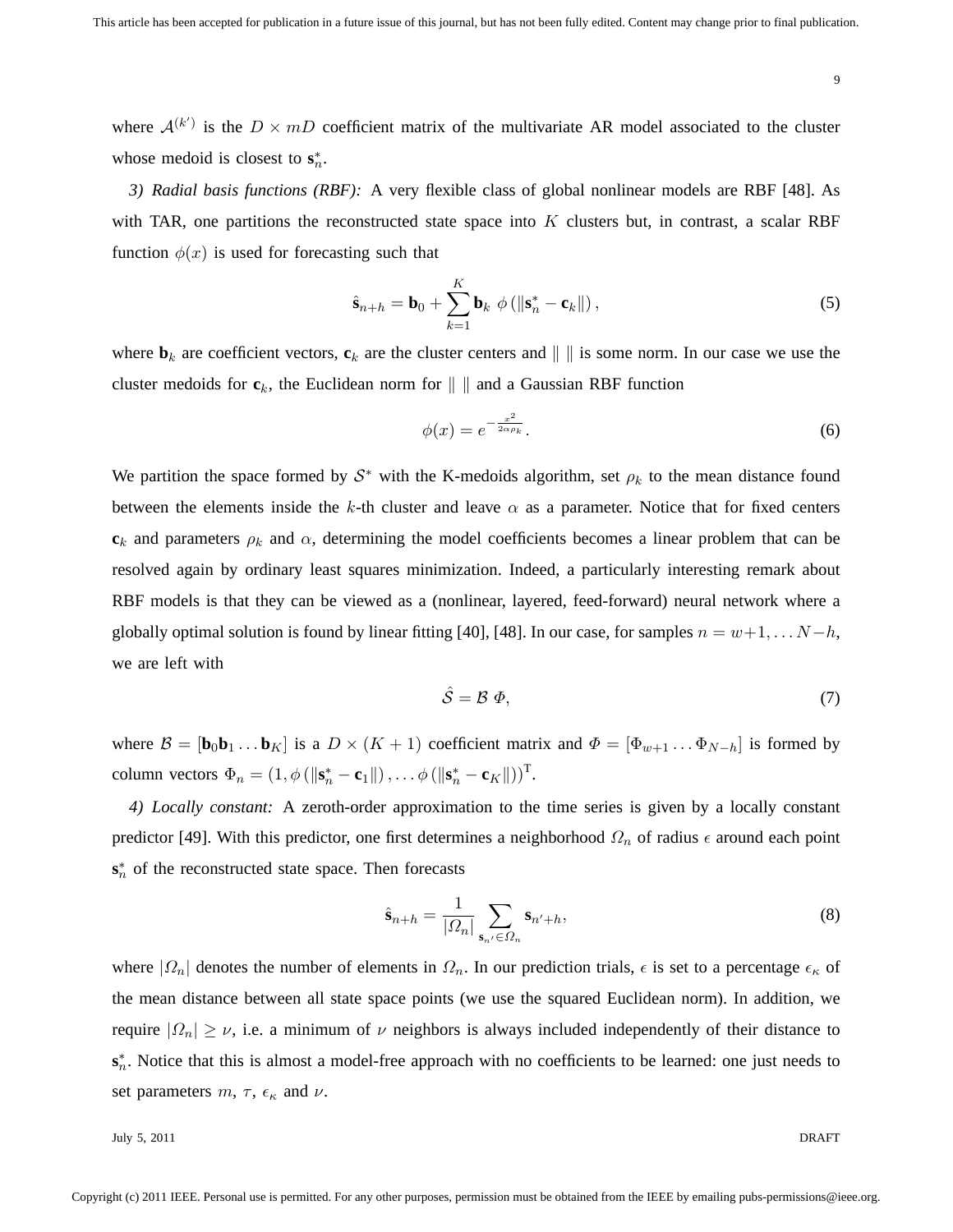5) Naïve Markov: This approach is based on grouping inputs  $S^*$  and outputs  $\hat{S}$  into  $K_i$  and  $K_0$ clusters, respectively [41]. Given this partition, we fill in a  $K_i \times K_0$  transition matrix  $P$ , whose elements  $p_{k_i,k_o}$  correspond to the probability of going from cluster  $k_i$  of  $S^*$  to cluster  $k_o$  of  $\hat{S}$  (i.e. the rows of  $P$ sum up to 1). Then, when forecasting, a state space reconstruction  $s_n^*$  of the input  $s_n$  is formed and the distance towards all  $K_i$  input cluster medoids is calculated. In order to evaluate the performance of the Markov predictor in the same way as the other predictors, we use  $P$  to construct a deterministic output in the following way:

$$
\hat{\mathbf{s}}_{n+h} = \sum_{k_{o}=1}^{K_{o}} p_{k'_{i},k_{o}} \, \mathbf{c}_{k_{o}},\tag{9}
$$

where  $\mathbf{c}_{k_0}$  denotes the medoid of (output) cluster  $k_0$  and  $k'_1$  is the index of the (input) cluster whose medoid is closest to  $s_n^*$ .

# *D. Training and testing*

All previous models are completely described by a series of parameters  $(m, \tau, K, \alpha, \epsilon_{\kappa}, \nu, K_{i} \text{ or } K_{0})$ and coefficients (*A*,  $A^{(k)}$ , B, P,  $\mathbf{c}_k$  or  $\rho_k$ ). In our prediction trials these values are learned independently for each song *and* descriptor using the entire time series as training set. This learning is done with no prior information about parameters and coefficients. More specifically, for each song and descriptor time series we calculate the corresponding model coefficients for different parameter configurations and then select the solution that leads to the best in-sample approximation of the data. We perform a grid search over  $m \in [1, 2, 3, 5, 7, 9, 12, 15]$  and  $\tau \in [1, 2, 6, 9, 15]$  for all models,  $K \in [1, 2, 3, 4, 5, 6, 7, 8, 10, 10]$ 12, 15, 20, 30, 40, 50] for TAR and RBF models,  $\alpha \in [0.5, 0.75, 1, 1.25, 1.5, 2, 2.5, 3, 3.5, 4, 5, 7,$ 9] for RBF models,  $\epsilon_{\kappa} \in [0.01, 0.025, 0.05, 0.1, 0.2, 0.3, 0.4, 0.5, 0.6, 0.7, 0.8]$  and  $\nu \in [2, 5, 10, 15,$ 25, 50] for the locally constant predictor and  $K_i \in [8, 15, 30, 40, 50, 60, 70]$  and  $K_o \in [5, 10, 20, 30, 60]$ 40, 50] for the na¨ıve Markov method. Intuitively, with such a search for the best parameter combination for a specific song's time series, part of the dynamics' modeling is also done through the appropriate parameter setting.

Since we aim at obtaining compact descriptions of our data and we want to avoid overfitting, we limit the total number of model parameters and coefficients to be less than 10% of the total number of values of the time series data. This implies that parameter combinations leading to models with more than  $(N \times D)/10$  values are automatically discarded at the training phase<sup>3</sup>. We also force an embedding window  $w < N/20$ .

<sup>3</sup>Of course this does not apply for the locally constant predictor, which, as already said, is a quasi model-free approach.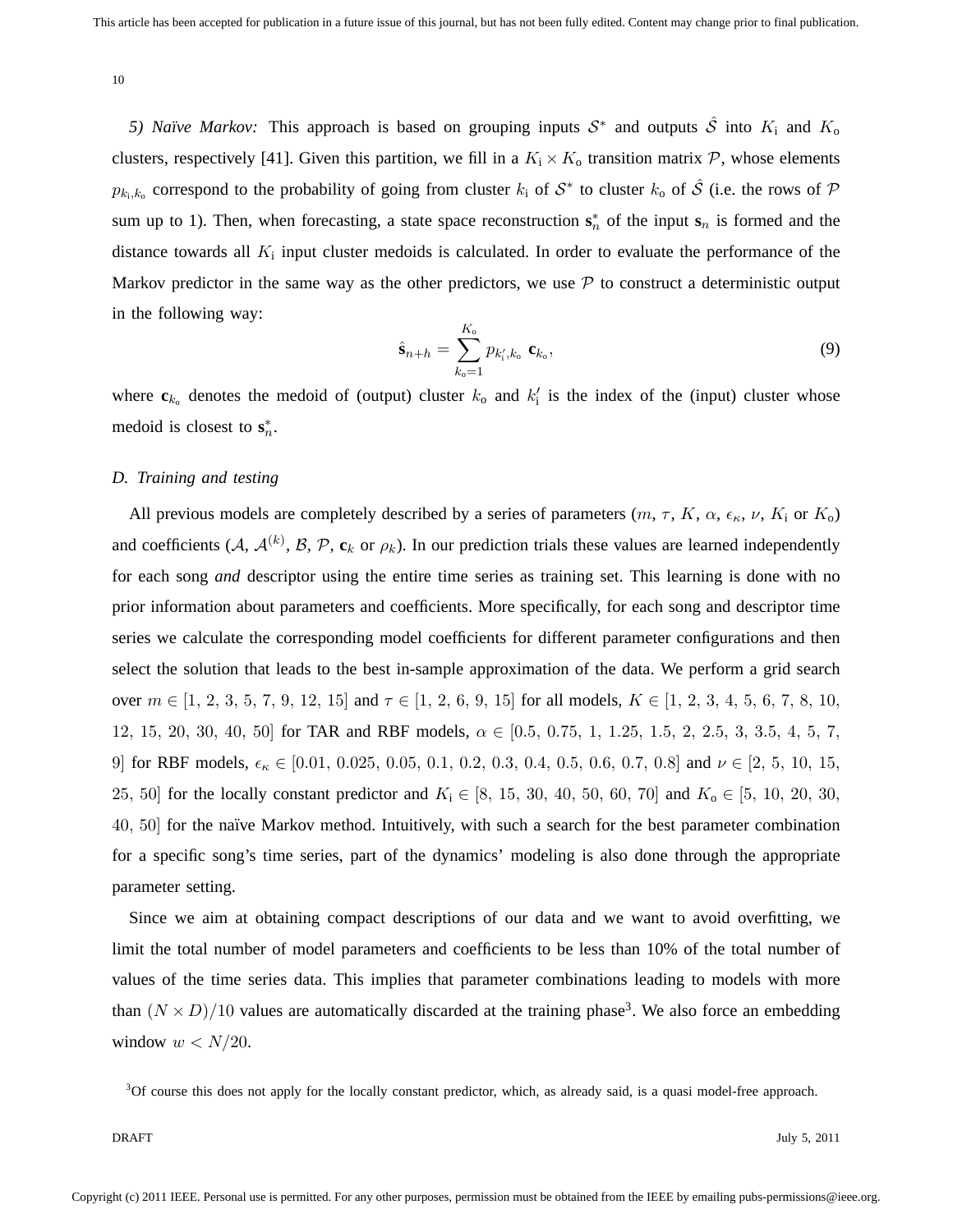### III. EVALUATION

# *A. Music data*

We use an in-house music collection consisting of 2125 commercial songs (real-world recordings). In particular, we use an arbitrarily selected but representative compilation of *cover* songs. This music collection is an extension of the one used in our previous work [20] and it includes 523 cover sets, where cover set refers to a group of versions of the same song. The average cardinality of these cover sets (i.e. the number of songs per cover set) is 4.06, ranging from 2 to 18. The collection spans a variety of genres, with their corresponding sub-genres and styles: pop/rock (1226 songs), electronic (209), jazz/blues (196), world music (165), classical music (133) and miscellaneous (196). Songs have an average length of 3.6 min, ranging from 0.5 to 8 min. For time-consuming parts of the analysis, a randomly selected subset of 102 songs is used (17 cover sets of cardinality 6, the same subset is used in all experiments).

#### *B. Prediction error*

To evaluate the predictability of the considered time series we use a normalized mean squared error measure [40], both when training our models (to select the best parameter combination) and when forecasting. We employ

$$
\xi = \frac{1}{N - h - w} \sum_{n = w + 1}^{N - h} \frac{1}{D} \sum_{d = 1}^{D} \frac{(\hat{s}_{d, n + h} - s_{d, n + h})^2}{\sigma_d^2},\tag{10}
$$

where  $\sigma_d^2$  is the variance of the d-th descriptor component over all samples  $n = w + h + 1, \ldots N$  of the target time series S. Eq. (10) is a common way to measure the goodness of a prediction in the time series literature [34], [39], [40], [49]. Under the assumption of Gaussian errors which are independent of each other and of the data, the minimization of the mean squared error is mathematically equivalent to the maximization of the likelihood that a given model has generated the observed data.

We use the notation  $\xi_{i,i}$  when a model trained on song i is used to forecast further frames of song i (self-prediction, in-sample error) and  $\xi_{i,j}$  when a model trained on song i is used to forecast frames of song *j* (cross-prediction, out-of-sample error). In the case of self-prediction, we report the average error across songs, which we denote as  $\langle \xi \rangle$ . In the case of cross-prediction, each  $\xi_{i,j}$  across all musical pieces is used to obtain an accuracy measure (see below).

# *C. Cover song identification*

To evaluate the accuracy in identifying cover songs we proceed as in our previous work [20]. Given a music collection with I songs, we calculate  $\xi_{i,j}$  for all  $I \times I$  possible pairwise combinations and then create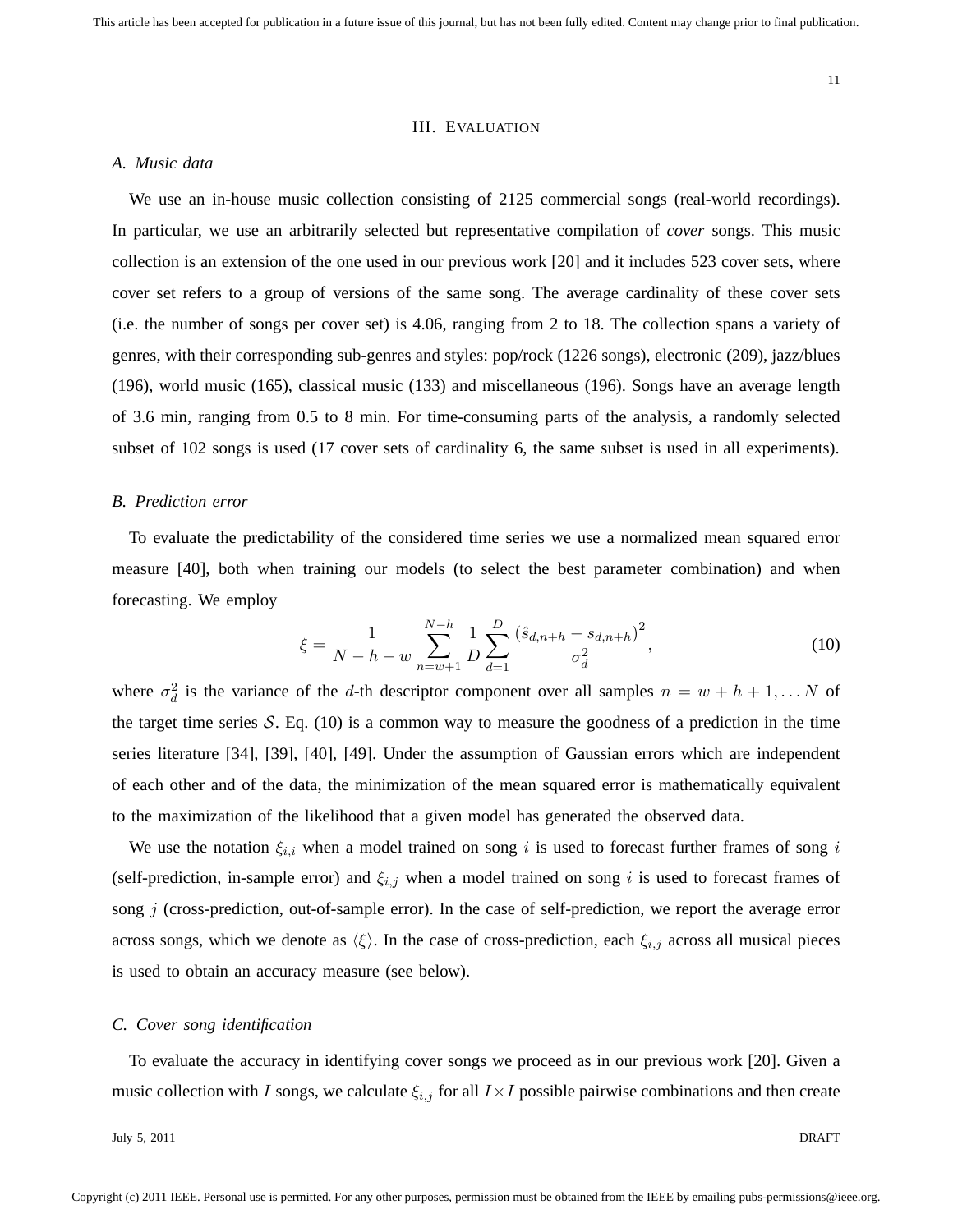a symmetric dissimilarity matrix D, whose elements are  $d_{i,j} = \xi_{i,j} + \xi_{j,i}$ . Once D is computed, we resort to standard information retrieval (IR) measures to evaluate the discriminative power of this information. We use the *mean of average precisions* measure [50], which we denote as  $\langle \overline{\psi} \rangle$ . This measure is routinely employed in the IR [50] and MIR [14] communities and, in particular, in the cover song identification task [16].

To calculate  $\langle \overline{\psi} \rangle$ ,  $\cal D$  is used to compute a list  $\Lambda_i$  of  $I-1$  songs sorted in ascending order with regard to their dissimilarity to the query song  $i$ . Suppose that the query song  $i$  belongs to a cover set comprising  $C_i + 1$  songs. Then, the average precision  $\psi_i$  is obtained as

$$
\overline{\psi}_i = \frac{1}{C_i} \sum_{r=1}^{I-1} \psi_i(r) \Gamma_i(r), \qquad (11)
$$

where  $\psi_i(r)$  is the precision of the sorted list  $\Lambda_i$  at rank r,

$$
\psi_i(r) = \frac{1}{r} \sum_{u=1}^r \Gamma_i(u),\tag{12}
$$

and  $\Gamma_i$  is the so-called relevance function:  $\Gamma_i(v) = 1$  if the song with rank v in the sorted list is a cover of *i* and  $\Gamma_i(v) = 0$  otherwise. Hence  $\psi_i$  ranges between 0 and 1. If the  $C_i$  covers of song *i* take the first  $C_i$  ranks, we get  $\psi_i = 1$ . If all cover songs are found towards the end of  $\Lambda_i$ , we get  $\psi_i \approx 0$ . The mean of average precisions  $\langle \overline{\psi} \rangle$  is calculated as the mean of  $\overline{\psi}_i$  across all queries  $i = 1, \dots I$ . Using Eqs. (11) and (12) has the advantage of taking into account the whole sorted list where correct items with low rank receive the largest weights.

Additionally, we estimate the accuracy level expected under the null hypothesis that the dissimilarity matrix  $D$  has no discriminative power with regard to the assignment of cover songs. For this purpose, we separately permute  $\Lambda_i$  for all i and keep all other steps the same. We repeat this process 99 times, corresponding to a significance level of 0.01 of this Monte Carlo null hypothesis test [51], and take the average, resulting in  $\langle \overline{\psi} \rangle_{\text{null}}$ . This  $\langle \overline{\psi} \rangle_{\text{null}}$  is used to estimate the accuracy of all considered models under the specified null hypothesis.

#### *D. Baseline predictors*

Besides models in Sec. II-C, we further assess our results with a set of baseline approaches that do not require parameter adjustments nor coefficient determination.

*1) Mean:* The prediction is simply the mean of the training data:

$$
\hat{\mathbf{s}}_{n+h} = \boldsymbol{\mu},\tag{13}
$$

DRAFT July 5, 2011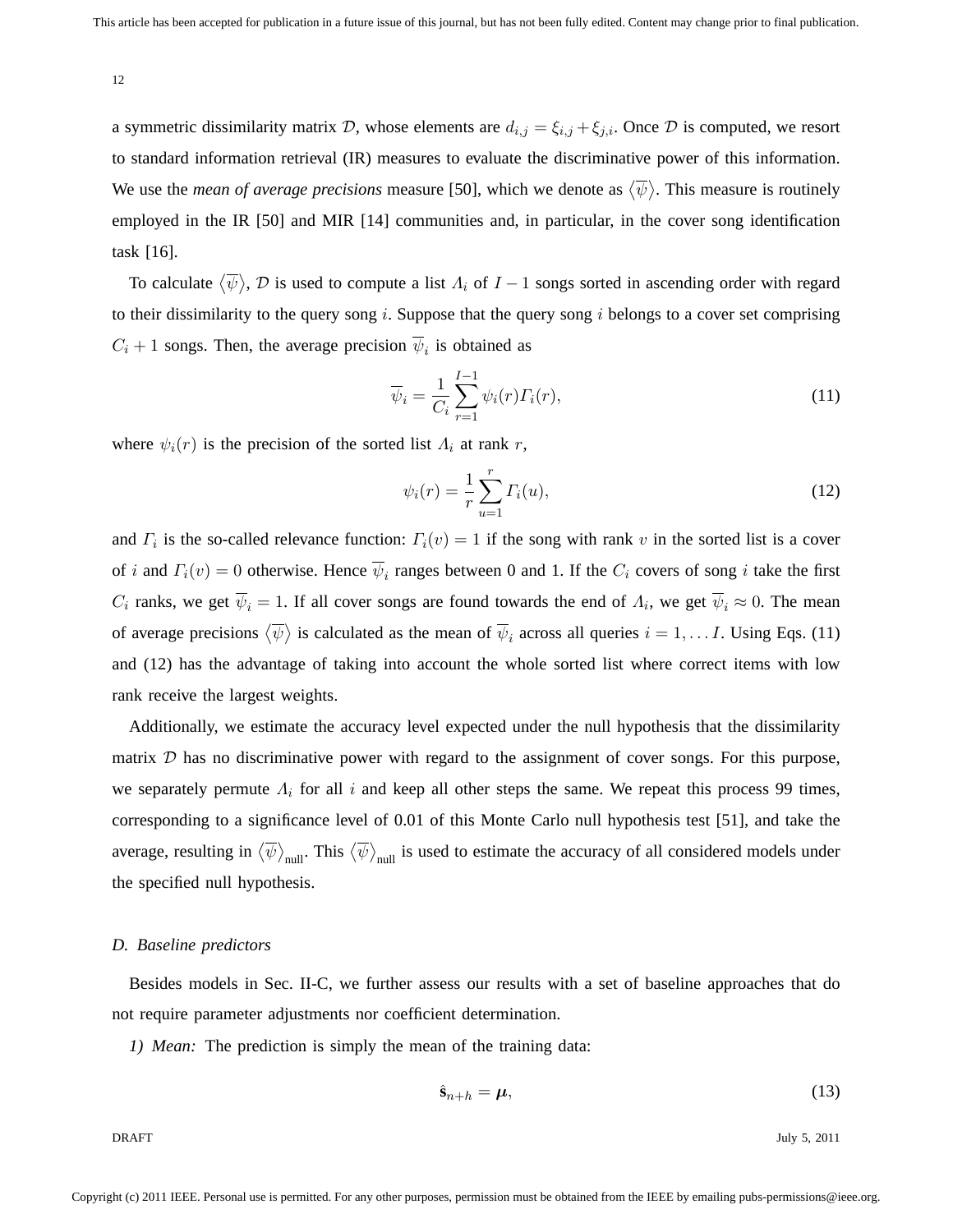$\mu$  being a column vector. This predictor is optimal in the sense of Eq. (10) for i.i.d. time series data. Notice that, by definition,  $\xi = 1$  when predicting with the mean of the time series data. In fact,  $\xi$  allows to estimate, in a variance percentage, how our predictor compares to the baseline prediction given by Eq. (13).

*2) Persistence:* The prediction corresponds to the current value:

$$
\hat{\mathbf{s}}_{n+h} = \mathbf{s}_n. \tag{14}
$$

This prediction yields low  $\xi$  values for processes that have strong correlations at h time steps.

*3) Linear trend:* The prediction is formed by a linear trend based on the current and the previous samples:

$$
\hat{\mathbf{s}}_{n+h} = 2\mathbf{s}_n - \mathbf{s}_{n-1}.\tag{15}
$$

This is suitable for a smooth signal and a short prediction horizon h.

# IV. RESULTS

#### *A. Self-prediction*

We first look at the average self-prediction error  $\langle \xi \rangle$  one step ahead of the current sample, i.e. at horizon  $h = 1$ , corresponding to 116 ms (Table I). We see that, for all considered models, we do not achieve a drastic error reduction compared to the mean predictor (for which  $\xi = 1$ , Sec. III-D). However, in the majority of cases, all models are considerably better than the baselines. In particular, average errors  $\langle \xi \rangle$  below 0.5 are achieved by the RBF, AR and TAR models. The latter is found to be the best forecast model across all descriptors. The fact that the predictability is weak but still better than the baseline provides evidence that music descriptors possess dependencies which can be exploited by deterministic models.

Remarkably, the above fact is observed independently for all models, musical facets and descriptors (Table I). Nevertheless, RT and OC descriptors have a considerably low  $\langle \xi \rangle$  compared to the rest. This is due to the way these descriptors are computed. RT and OC are rhythm descriptors, and a characterization of such a musical facet cannot be captured in, say, 100 or even 500 ms. Humans need a longer time span to conceptualize rhythm [31] and, consequently, general rhythm descriptors use a longer analysis window. In particular we use for RT and OC a window of 6 s (Sec. II-B). Since we use a fixed step size to 116 ms, we have much stronger correlations. Indeed, the very low error we obtain already with the persistence and the linear trend predictors illustrates this fact. In addition, the genre configuration of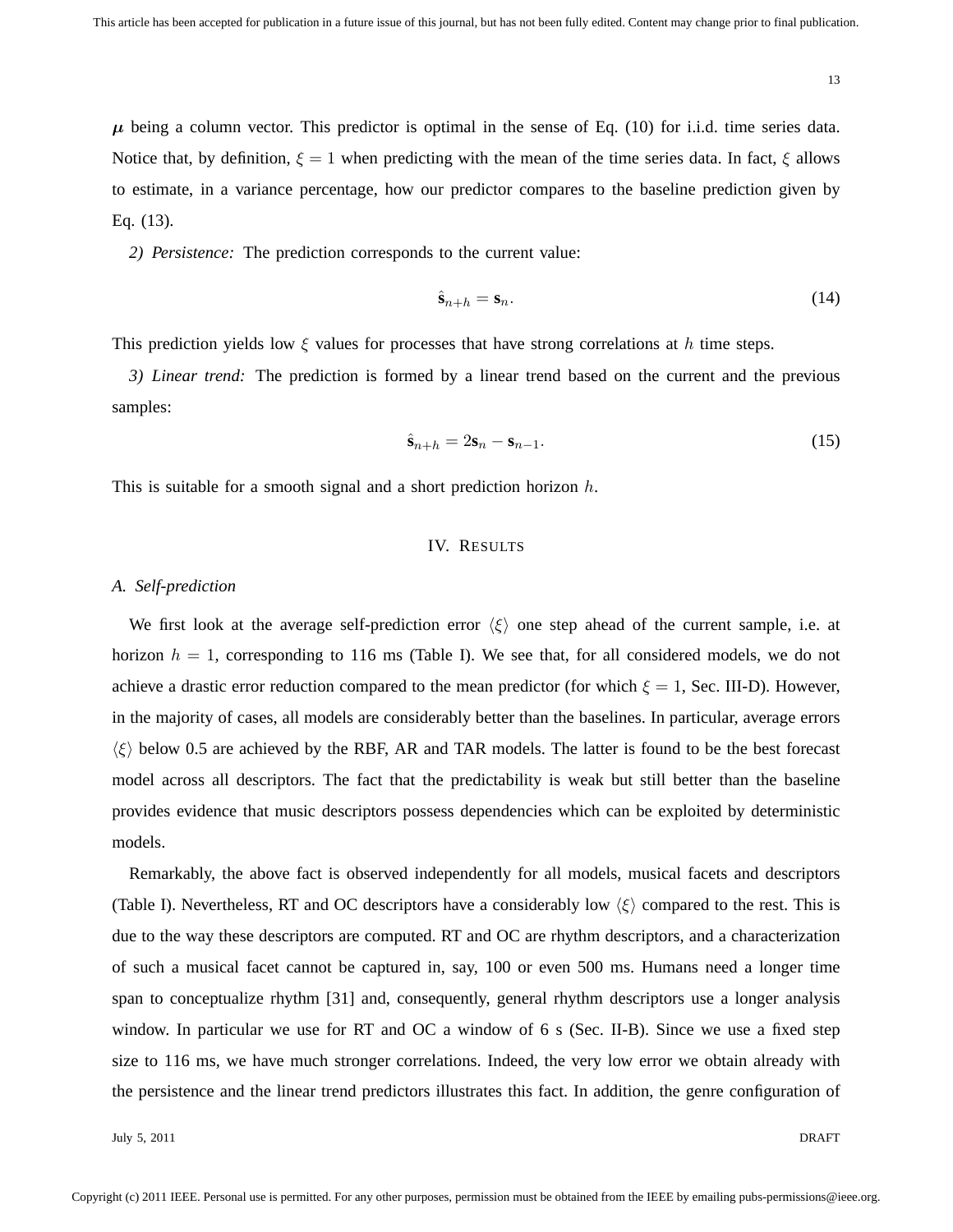# TABLE I

| AVERAGE SELF-PREDICTION ERROR $\langle \xi \rangle$ for $h = 1$ with all descriptors considered (full music collection). The |  |
|------------------------------------------------------------------------------------------------------------------------------|--|
| MEAN PREDICTOR IS NOT SHOWN SINCE, BY DEFINITION, ITS ERROR EQUALS 1 (SEC. III-D).                                           |  |

| Methods          | Descriptors |       |       |             |           |           |           |           |       |       |       |       |
|------------------|-------------|-------|-------|-------------|-----------|-----------|-----------|-----------|-------|-------|-------|-------|
|                  | <b>PCP</b>  | TC    | HC    | <b>MFCC</b> | <b>SC</b> | <b>SP</b> | <b>SH</b> | <b>OP</b> | RT    | OC    | Е     |       |
| Linear trend     | 2.334       | 1.869 | 1.380 | 1.816       | 1.444     | 1.878     | 3.336     | 2.079     | 0.012 | 0.103 | 1.839 | 2.148 |
| Persistence      | 0.861       | 0.718 | 0.729 | 0.706       | 0.550     | 0.683     | 1.191     | 0.747     | 0.013 | 0.070 | 0.675 | 0.743 |
| Naïve Markov     | 0.770       | 0.660 | 0.534 | 0.804       | 0.654     | 0.455     | 0.819     | 0.498     | 0.633 | 0.757 | 0.474 | 0.616 |
| Locally constant | 0.647       | 0.574 | 0.804 | 0.637       | 0.564     | 0.799     | 0.418     | 0.452     | 0.334 | 0.587 | 0.460 | 0.423 |
| <b>RBF</b>       | 0.575       | 0.502 | 0.416 | 0.492       | 0.343     | 0.380     | 0.729     | 0.429     | 0.030 | 0.124 | 0.409 | 0.330 |
| AR               | 0.527       | 0.480 | 0.444 | 0.416       | 0.290     | 0.384     | 0.759     | 0.438     | 0.002 | 0.014 | 0.421 | 0.339 |
| <b>TAR</b>       | 0.480       | 0.439 | 0.387 | 0.415       | 0.276     | 0.341     | 0.697     | 0.390     | 0.001 | 0.010 | 0.376 | 0.306 |

our music collection might explain part of this low error: more than 2/3 of our collection is classified between the pop/rock and electronic genres, which are characterized by more or less plain rhythms.

We now study the average self-prediction error  $\langle \xi \rangle$  as the forecast horizon h increases (Fig. 2). We see that  $\langle \xi \rangle$  increases rapidly for  $h \leq 4$  (or 10, depending on the descriptor) but, surprisingly, it reaches a stable plateau with all descriptors for  $h > 10$ , i.e. for prediction horizons of more than 1 s. Notably, in this plateau,  $\langle \xi \rangle$  < 1. This indicates that, on average, there is a certain capability for the models to still perform predictions at relatively long horizons, and that these predictions are better than predicting with the mean. This reveals that descriptor time series are far from being i.i.d. data (even at relatively long h) and that models are capturing part of the long-term structures and repetitions found in our collection's songs. If we analyze different musical facets, we can roughly say that rhythm descriptors are better predictable than the rest. Then come loudness descriptors and afterwards the timbre ones, although MFCC and SH descriptors are in the same error range as tonal descriptors. Indeed, tonal descriptors seem to be more difficult to predict. Still, we see that  $\langle \xi \rangle < 0.8$  for PCP and TC descriptors for  $h \leq 30$ .

Overall, Fig. 2 evidences that music has a certain predictability. In particular, it reflects this characteristic for a broad range of prediction intervals. All this is confirmed independently of the model, the descriptor and therefore of the musical facet considered. In addition, if we pay attention to the behavior of all curves in Fig. 2, we see that the error grows sub-linearly (the curves resemble the ones for a square root or a logarithm). This can be observed for all models and descriptors tested. Further information on the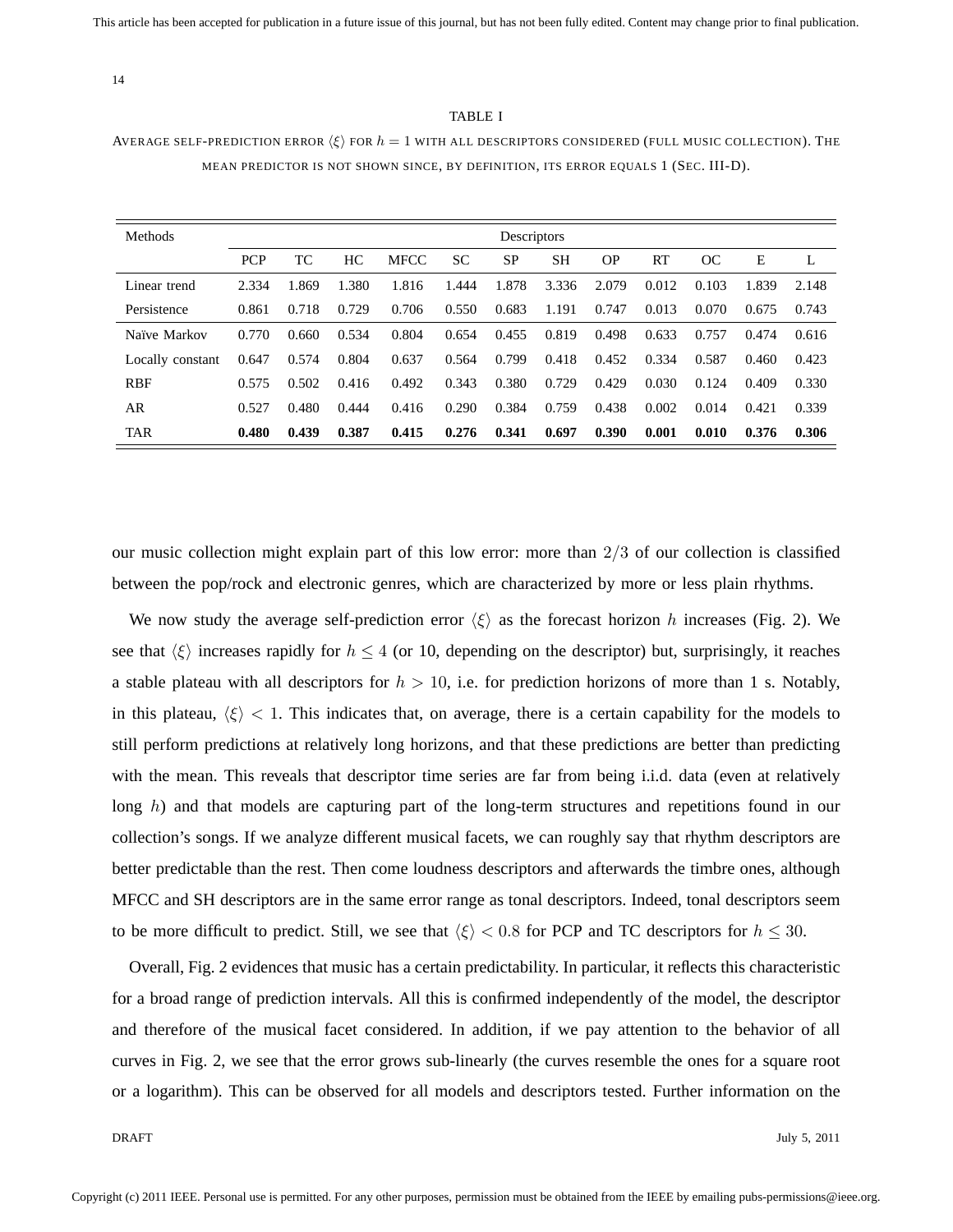

Fig. 2. Average self-prediction error  $\langle \xi \rangle$  as a function of the prediction horizon h. This is obtained with the RBF method for all considered descriptors (102-song collection). Other methods yield qualitatively similar plots.

behavior of these curves is provided as Supplementary Material<sup>4</sup>, where we also derive some conjectures regarding the sources of predictability of music descriptor time series. In the Supplementary Material we also suggest that the behavior of these time series may be reproduced by a concatenation of multiple AR processes with superimposed noise.

Next, we discuss about the best parameter combinations for each model and descriptor; in particular for embedding values and number of clusters. In general, few clear tendencies could be inferred. One is that AR and TAR models select as optimal relatively high values for m and  $\tau$  with nearly all descriptors. Other combinations of descriptors and models tend to use intermediate or lower values among the ones tested (Sec. II-C). In particular, the naïve Markov and the locally constant predictors tend to use  $m$  and  $\tau$  values both between 1 and 3. The number of clusters K for RBF and TAR models (or  $K_i$  and  $K_o$ for the naïve Markov approach) practically always reaches the imposed limitation that a model has to be described by a maximum of 1/10 of the original data.

If we check for individual song's predictability, we can see some curious examples. For instance, many renditions of the theme "Radioactivity", originally performed by Kraftwerk, and "Little 15", originally performed by Depeche Mode, achieve quite small  $\xi$  values with the TC descriptor, i.e. their tonal behavior seems somewhat predictable. Indeed, these musical pieces possess a slow tempo, highly repetitive, simple tonal structures and can be classified into the pop/electronic genres. On the other hand, high  $\xi$  values for the TC descriptor are encountered in many jazz covers (with relatively long improvisations) or in some

4 http://mtg.upf.edu/files/personal/IEEEPredictabilitySupplementary.pdf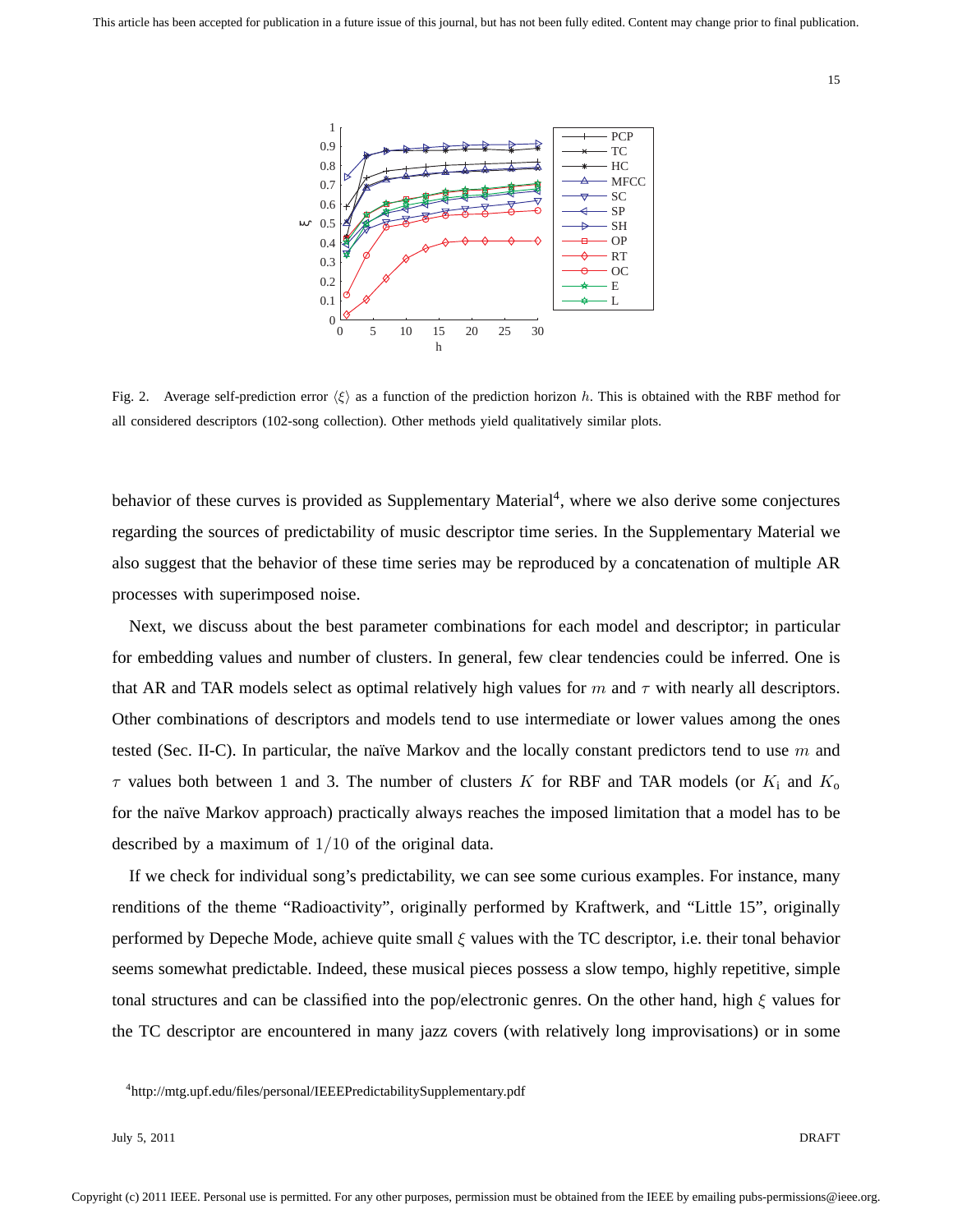versions of "Helter skelter", originally performed by The Beatles, for which we have some heavy-metal cover songs<sup>5</sup> in our collection with quite up-tempo long guitar solos. Analogous observations can be made for timbre and rhythm descriptors. For example, several renditions of "Ave Maria" (both Bach's and Schubert's compositions) performed by string quartets or similar instrumental formations lead to low ξ values with the MFCC descriptor (this indicates that timbres do no change too much within the piece). With regard to rhythm, we find performances of "Bohemian rhapsody", originally performed by Queen, to yield relatively high  $\xi$  values with the RT and OC descriptors (there are clearly marked rhythm changes in the composition).

#### *B. Cross-prediction*

To assess whether a model-based cross-prediction strategy is useful for cover song detection we study the mean of average precisions  $\langle \overline{\psi} \rangle$  obtained from D, the symmetrized version of the cross-prediction errors (Sec. III-C). As before, we consider different prediction horizons  $h$ . Since tonality is the main musical facet exploited by cover song identification systems (Secs. I and II-A), in this section we just consider PCP, TC and HC descriptors.

In Fig. 3 we see that, except for the locally constant predictor, all models perform worse than the mean predictor for short horizons ( $h \leq 3$ ). This performance increases with the horizon ( $4 \leq h \leq 7$ ), but reaches a stable value for mid-term and relatively long horizons  $(h > 7)$ , which is much higher than the mean predictor performance. Remarkably, in previous Sec. IV-A we show that for  $h > 7$ , PCP and TC descriptors yield an average prediction error  $\langle \xi \rangle$  < 0.8, which denotes the capability of all considered models to still perform predictions at relatively long horizons. We now assert that this fact, which to the best of the authors' knowledge has never been reported in the literature, becomes crucial for cover song identification (Fig. 3).

The fact that we better detect cover songs at mid-term and relatively long horizons could possibly have a musicological explanation. To see this we study matrices quantifying the transition probabilities between states separated by a time interval corresponding to the prediction horizon  $h$ . We first cluster a time series  $S$  into, say, 10 clusters and compute the medoids. We subsequently fill a transition matrix  $\mathcal{T}$ , with elements  $t_{i,j}$ . Here i and j correspond to the indices of the medoids to which respectively  $\mathbf{s}_n$ and  $s_{n+h}$  are closest. This transition matrix is normalized so that each row sums to 1. In Fig. 4 we show T for three different horizons ( $h = 1$  in the first column,  $h = 7$  in the second column and  $h = 15$  in

<sup>&</sup>lt;sup>5</sup>Actually "Helter skelter" could be considered one of the pioneering songs of heavy-metal.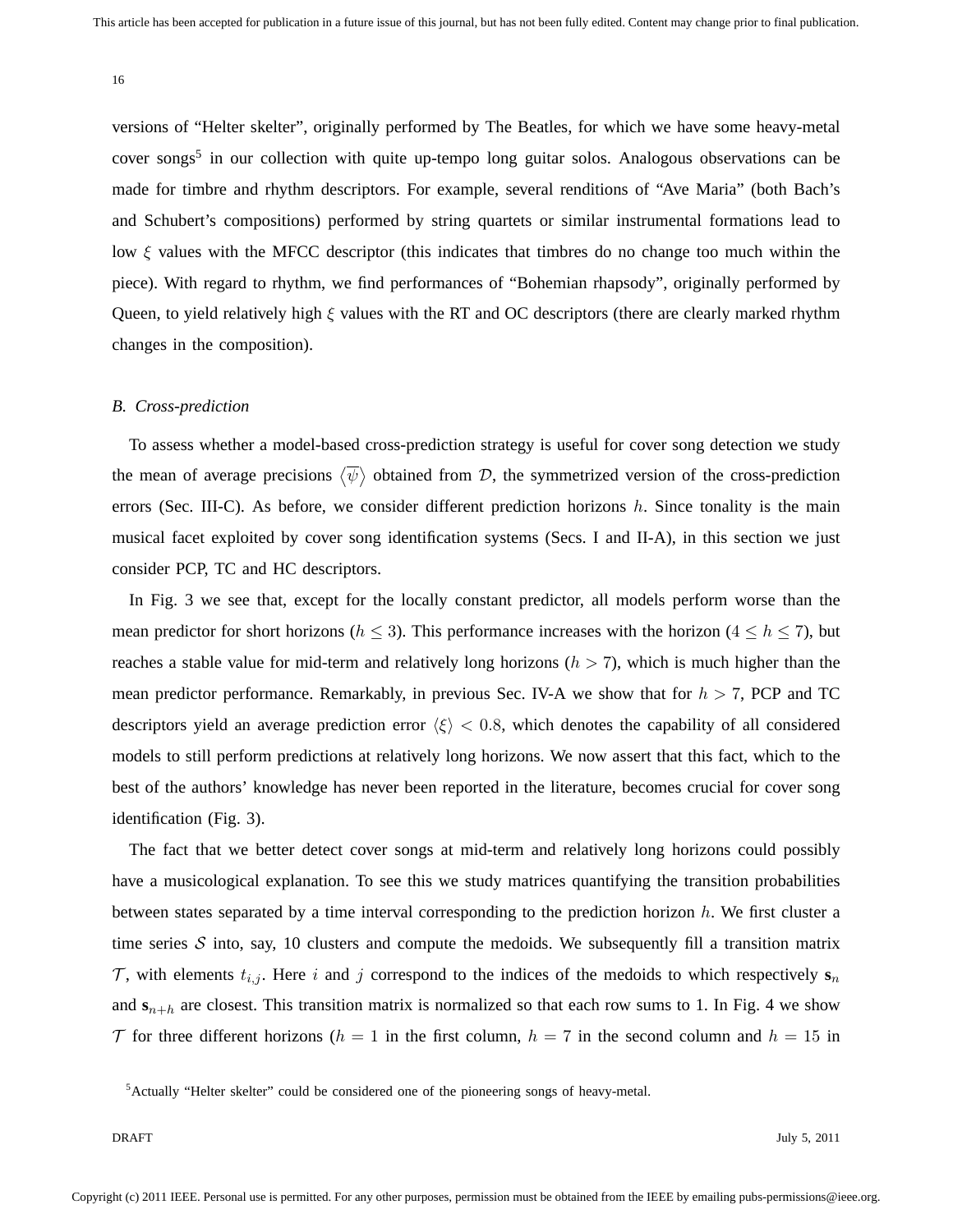



Fig. 3. Mean of average precisions  $\langle \overline{\psi} \rangle$  in dependence on the prediction horizon h. Results for the TC descriptor with all considered models (102-song collection). PCP and HC time series yield qualitatively similar plots.



Fig. 4. Transition matrices  $\mathcal T$  for two cover songs (top, one song per axis) and two unrelated songs (bottom). These are computed for  $h = 1$  (a,d),  $h = 7$  (b,e) and  $h = 15$  (c,f). Bright colors correspond to high transition probabilities (white and yellow patches).

the third column). Two unrelated songs are shown (one row each). The musical piece that provided the cluster medoids to generate  $\mathcal T$  is a cover of the first song (top row) but not of the second one (bottom row).

With this small test we see that, for  $h = 1$ ,  $T$  is highly dominated by persistence to the same cluster, both for the cover (Fig. 4a) and the non-cover (Fig. 4d) pair. This fact is also seen with the self-prediction results of the persistence-based predictor (Table I). Once  $h$  increases, characteristic transition patterns arise, but the similarity between matrices in Fig. 4b and 4e shows that these patterns are not characteristic enough to define a song. Compare for example the high values obtained for both songs in  $t_{7,6}$ ,  $t_{9,8}$ ,  $t_{2,4}$ ,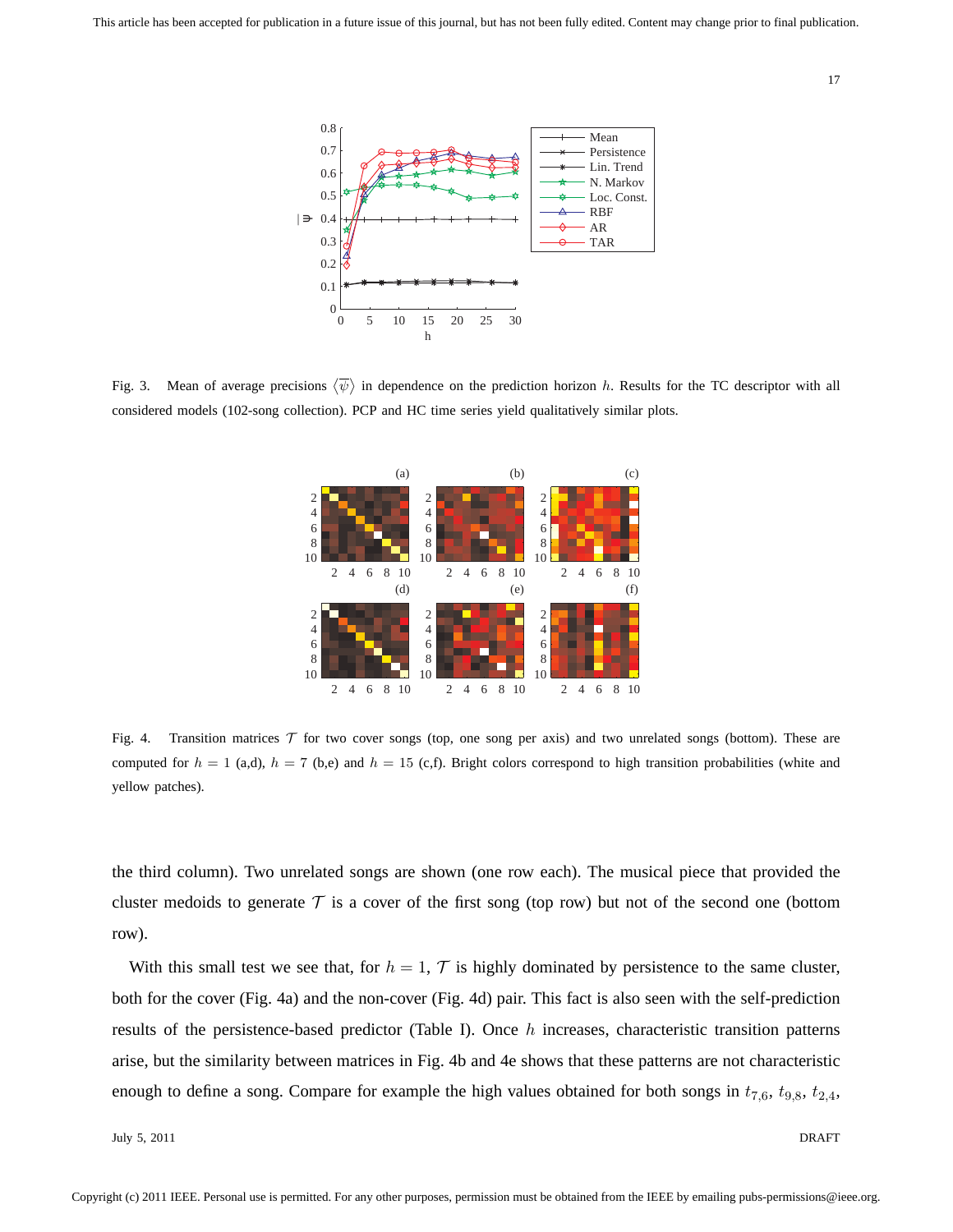# TABLE II

MEAN OF AVERAGE PRECISIONS  $\langle \overline{\psi} \rangle$  for the cover song identification task (full music collection). The maximum of the random baseline  $\left<\overline{\psi}\right>_{\!\scriptscriptstyle\rm NULL}$  was found to be 0.008 within 99 runs.

| Methods          | Descriptors |       |       |  |  |  |  |
|------------------|-------------|-------|-------|--|--|--|--|
|                  | <b>PCP</b>  | TC.   | HC.   |  |  |  |  |
| Linear trend     | 0.007       | 0.007 | 0.006 |  |  |  |  |
| Persistence      | 0.006       | 0.007 | 0.006 |  |  |  |  |
| Mean             | 0.146       | 0.094 | 0.013 |  |  |  |  |
| Locally constant | 0.254       | 0.280 | 0.046 |  |  |  |  |
| Naïve Markov     | 0.367       | 0.379 | 0.049 |  |  |  |  |
| AR               | 0.368       | 0.407 | 0.044 |  |  |  |  |
| RBF              | 0.377       | 0.438 | 0.054 |  |  |  |  |
| TAR              | 0.386       | 0.441 | 0.064 |  |  |  |  |

 $t_{1,9}$  or  $t_{3,10}$ . We conjecture that these transitions define general musical features that are shared among a big subset of songs, not necessarily just the covers. For example, it is clear that there are general rules with regard to chord transitions, with some particular transitions being more likely than others [3], [4]. Only when  $h > 7$  transitions that discriminate between the dynamics of songs start to become (see the distinct patterns in Figs. 4c and 4f). This distinctiveness can then be exploited to differentiate between cover and non-cover songs.

Results in detecting cover songs with the full collection (Table II) indicate that the best model is, as with the self-prediction trials, the TAR model; although notable accuracies are achieved with the RBF method. The AR and the naïve Markov models come next. Persistence and linear trend predictors perform at the level of the random baseline  $\langle \overline{\psi} \rangle_{null}$ . This is to be expected since no learning is performed for these predictors. In addition, we see that the HC descriptor is much less powerful than the other two. This is again to be expected, since HC compresses tonal information to a univariate value. Furthermore, HC might be less informative than PCP or TC values themselves, which already contain the change information in their temporal evolution. Apart from this, we see that TC descriptors perform better than PCP descriptors. This does not necessarily imply that TC descriptors provide a better representation of a song's tonal information, but that TAR models are better in capturing the essence of their temporal evolution.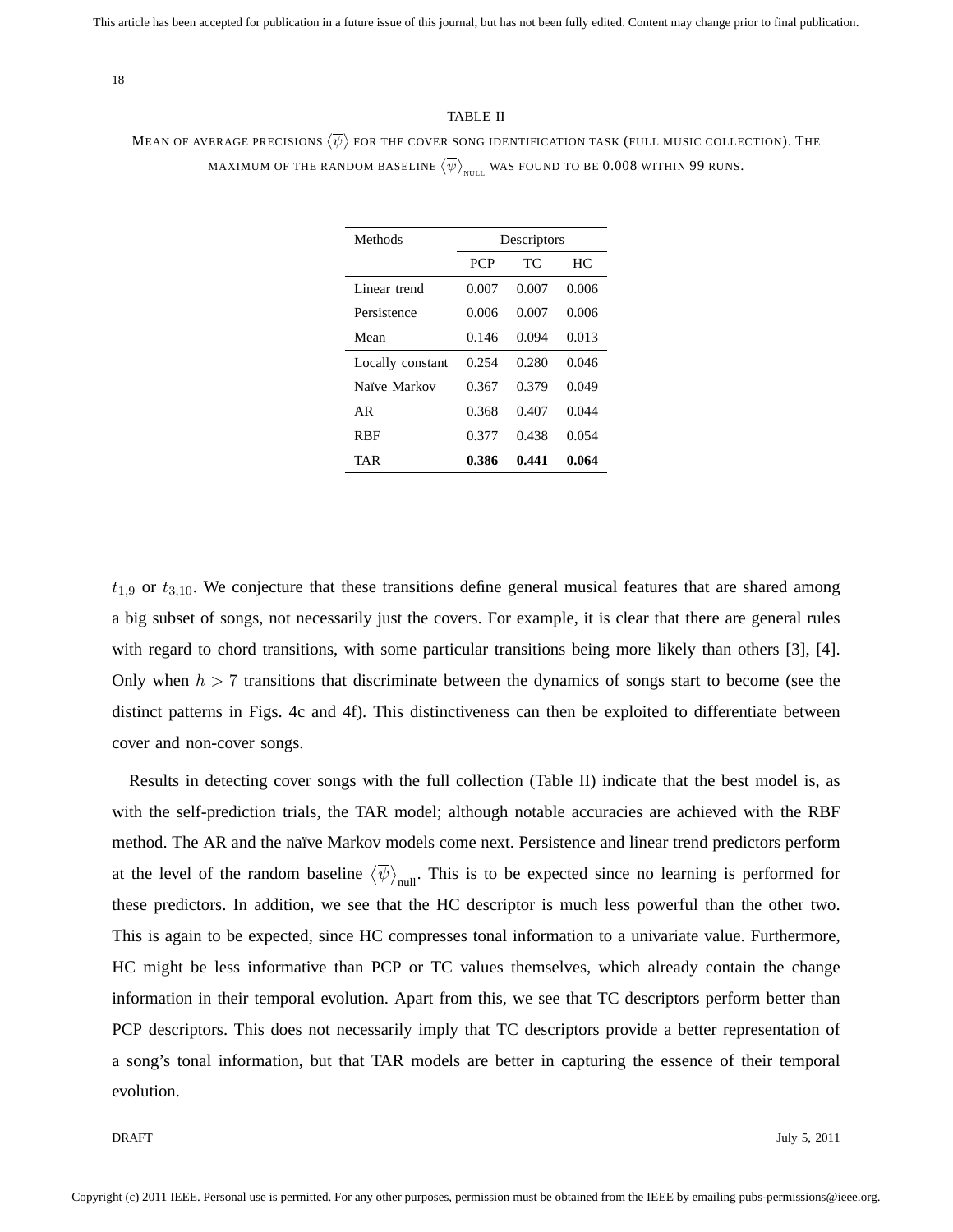## V. DISCUSSION: MODEL-BASED COVER SONG DETECTION

Even though the considered models yield a significant accuracy increase when compared to the baselines, it might still seem that a value of  $\langle \overline{\psi} \rangle$  around 0.4 in an evaluation measure that ranges between 0 and 1 is not a big success for a cover song identification approach. To properly asses this accuracy one has to compare it against the accuracies of state-of-the-art approaches. According to an international MIR evaluation framework (the yearly MIR evaluation exchange, MIREX [14]), the best accuracy achieved to date within the cover song identification task<sup>6</sup> was obtained from a previous system by Serrà et al. [20]. This system reached  $\langle \overline{\psi} \rangle = 0.66$  with the MIREX dataset and yields  $\langle \overline{\psi} \rangle = 0.698$ with the music collection used here. A former method by Serrà et al. [19] scored  $\langle \overline{\psi} \rangle = 0.55$  with the MIREX data. Thus the cross-prediction approach does not outperform these methods. However, cited methods were specifically designed for the task of identifying cover songs, while the cross-prediction approach is a general schema that does not incorporate specific modifications that could be beneficial for such a task [16] (e.g. taking into account tempo or structural changes between cover songs). To make further comparisons (at least qualitatively), one should note that  $\langle \overline{\psi} \rangle$  values around 0.4 are in line with other state-of-the-art accuracies, or even better if we consider comparable music collections [16].

Beyond accuracy comparisons, some other aspects can be discussed. Indeed, another reason for appraising the solution obtained here comes from the consideration of storage capabilities and computational complexities at the query retrieval stage. Since we limit our models to a size of 10% of the total number of training data (Sec. II-C), they require 10% of the storage that would be needed for saving the entire time series (state-of-the-art systems usually store the full time series for each song). This fact could be exploited in a single-query retrieval scenario. In this setting, it would be sufficient to determine a dissimilarity measure  $\xi$  (Eq. 10) from the application of all models to the query song. Hence, only the models rather than the raw data would be required. Regarding computational complexity, many approaches for cover song identification are quadratic in the length of the time series, requiring at least a Euclidean distance calculation for every pair of sample points [16] (e.g. [19], [20]). In contrast, the approaches presented here are linear in the length of the time series. For example, with TAR models, we just need to do a pairwise distance calculation between the samples and the  $K$  medoids, plus a matrix multiplication and subtraction (notice that the former is not needed with AR models). If we compare the previous approach [20] with the TAR-based strategy by considering an average time series length  $\bar{N}$ , we have that

<sup>&</sup>lt;sup>6</sup>These correspond to the 2008 and 2009 editions, which are available from  $http://music-ir.org/mirex/2008$  and http://music-ir.org/mirex/2009, respectively.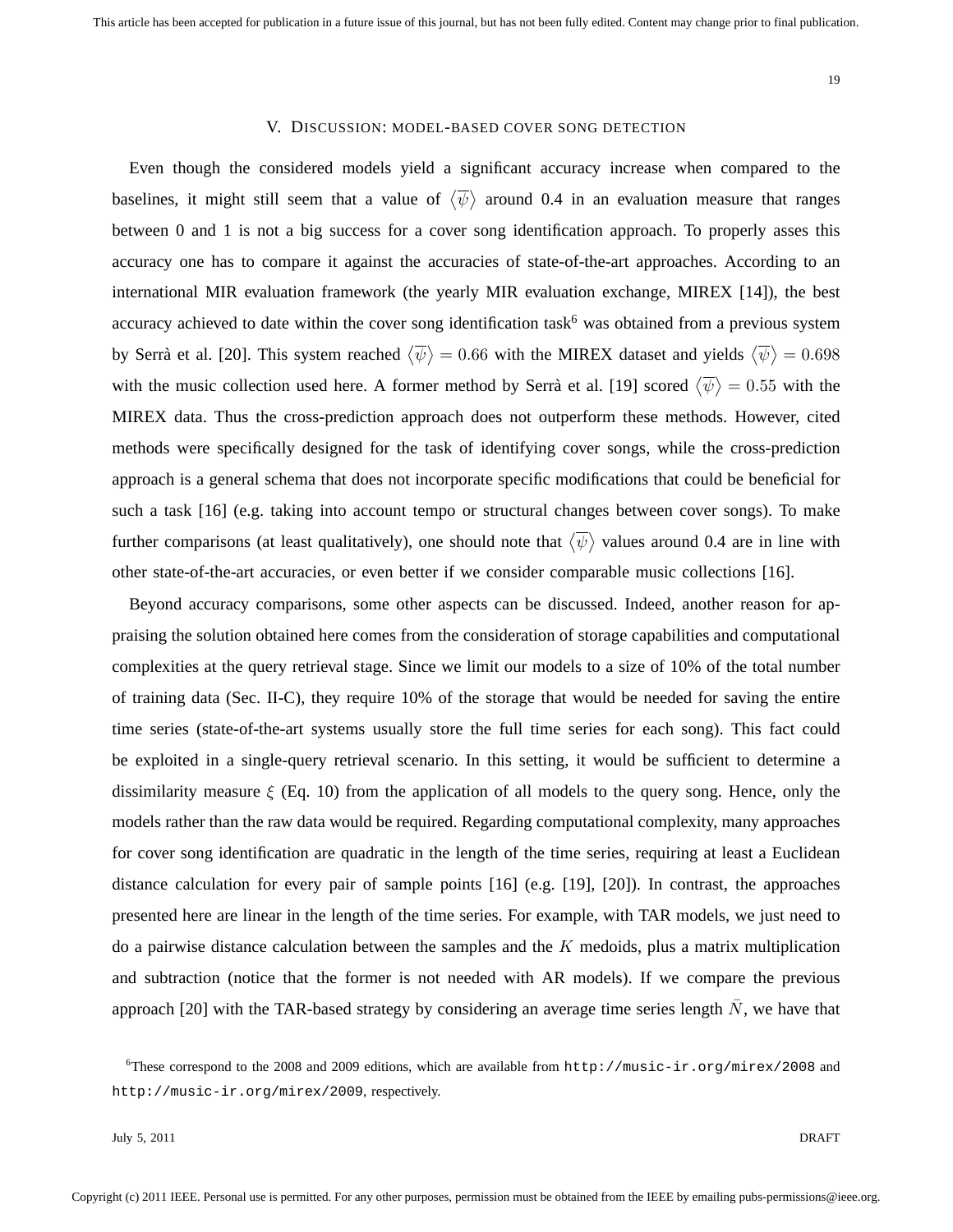the former is roughly  $O(N^2mD)$ , while the latter is  $O(NmD(K+D))$ , with  $K+D \ll N$ . To put some numbers: with  $\overline{N} = 2304$  (approximately 4 min of music), descriptor dimensionality  $D = 12$  (the largest among PCP, TC and HC, Sec. II-C) and  $K = 50$  (the maximum allowed), we obtain a minimal relative speed improvement of  $2304/(50 + 12) \approx 37$ .

A further and very interesting advantage of using the approaches considered here is that no parameters need to be adjusted by the user. More specifically, models' parameters and coefficients are automatically learned for each song and descriptor time series individually by the minimization of the in-sample training error  $\xi_{i,i}$ . Usually, cover song identification algorithms have multiple parameters that can be dependent, for instance, on the music collection, the music descriptor time series or the types of cover songs under consideration [16]. Previously cited methods [19], [20] were not an exception: as there was no way to a priori set their specific parameters, these were set by trial and error with an independent out-of-sample music collection. Since for the current approaches no such manual parameter optimization is required, its application is robust and straightforward.

In conclusion, we see that considering cross-predictions of music descriptor time series leads to parameter-free approaches for cover song identification that are substantially faster, allow for reduced computational storage and still maintain highly competitive accuracies when compared to state-of-the-art systems. Thus, the use of the concept of cross-prediction errors stands as a promising strategy for cover song detection and, by extension, for music retrieval in general.

# VI. SUMMARY AND FUTURE PERSPECTIVES

In the present work we take an interdisciplinary approach to study music predictability, encompassing concepts and methods from signal processing, music technology, linear and nonlinear time series modeling, machine learning and information retrieval. We first apply current signal processing and music technology approaches for extracting meaningful information from real audio signals in the form of music descriptor time series. We then explore a number of modeling strategies to assess the predictability of these time series. We test a number of routinely employed time series models. These comprise linear and nonlinear predictors, namely AR, TAR, RBF, locally constant and naïve Markov. These models are automatically trained for each song and descriptor time series individually. Training is done by performing a grid search over a set of parameters and automatically determining the corresponding coefficients.

First, we perform an in-sample self-prediction of descriptor time series extracted from a representative music collection. This allows us to assess which modeling strategy gives a lower prediction error. TAR, AR and RBF methods provide the best predictions. Furthermore, our analysis allows us to quantitatively assess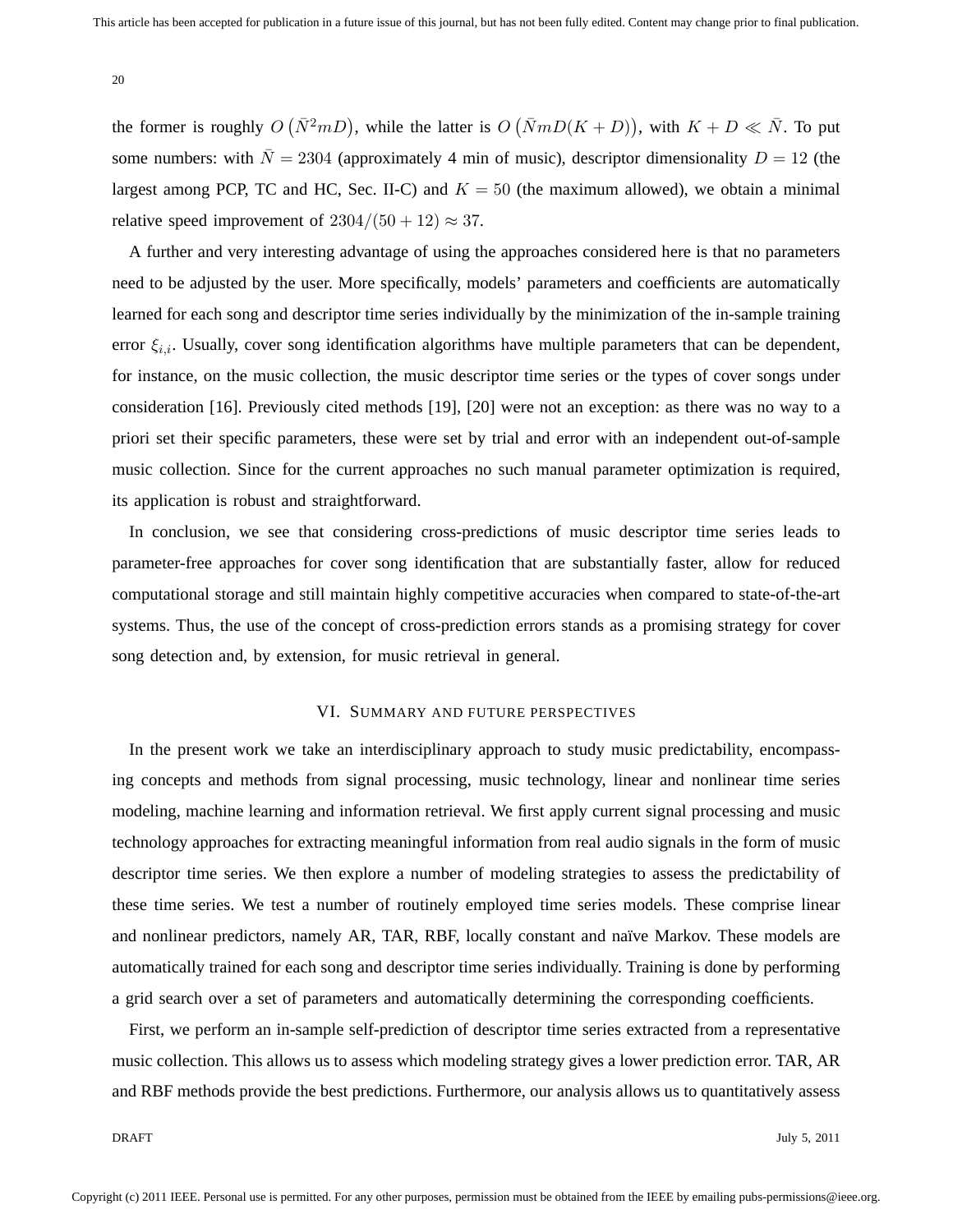the predictability of different musical facets represented by the descriptors. Overall, rhythm descriptors (RT and OC) are better predictable than the rest. All tonal descriptors (PCP, TC and HC), together with some timbral ones (MFCC and SH) are more difficult to predict.

Some general features are common to all considered descriptors, musical facets and models. The prediction error behaves sub-linearly, resembling a square-root or logarithmic curve when plotted against the prediction horizon. Despite being relatively high in absolute values, the prediction error is still lower than the one expected for random data and unspecific predictors. This is observed for a short as well as mid-term and relatively long prediction horizons. To the best of the authors' knowledge, these aspects have not been assessed before.

These findings provide quantitative evidence for the qualitative, intuitive notion that music has both predictable and unpredictable components. It is important, however, to emphasize that our work does not represent a formal testing of some null hypothesis about the process underlying music signals. For this purpose we would at first need to specify a stochastic model for this process. For example, we could test the null hypothesis that music descriptor time series are consistent with the output of a linear stochastic Gaussian process. We would need to specify all assumptions made about this process, for example with regard to its autocorrelation, cross correlation or stationarity. To test this null hypothesis we would then need to generate surrogate data from our original descriptor time series [52]. These surrogates would be constructed to be identical to the original time series with regard to properties that are included in the null hypothesis (e.g. surrogates can be constructed to have the same autocorrelation and cross correlation as the original data but to be otherwise random). Finally, we would need to extract some discriminating statistics such as a nonlinear prediction error from the original time series and the surrogates [34]. If the results obtained for the original time series were significantly different from the ones of the surrogates, the null hypothesis could be rejected.

However, such a formal null hypothesis testing is not the aim of the present study. Rather, we provide a real-world application of out-of-sample cross-prediction errors. We do so by addressing the information retrieval task of cover song identification In particular, we see that reliability of models' predictions at mid-term and relatively long horizons allows us to effectively perform this task. Moreover, we show that a model-based cross-prediction strategy for cover song identification achieves competitive accuracies when compared to the state-of-the-art, while requiring less computational time and storage (e.g. TAR, RBF and AR models). Importantly, the proposed approach is parameter-free from a user's perspective, since all necessary parameters are automatically set for each song and descriptor time series individually. This makes the application of the proposed approaches robust and straightforward.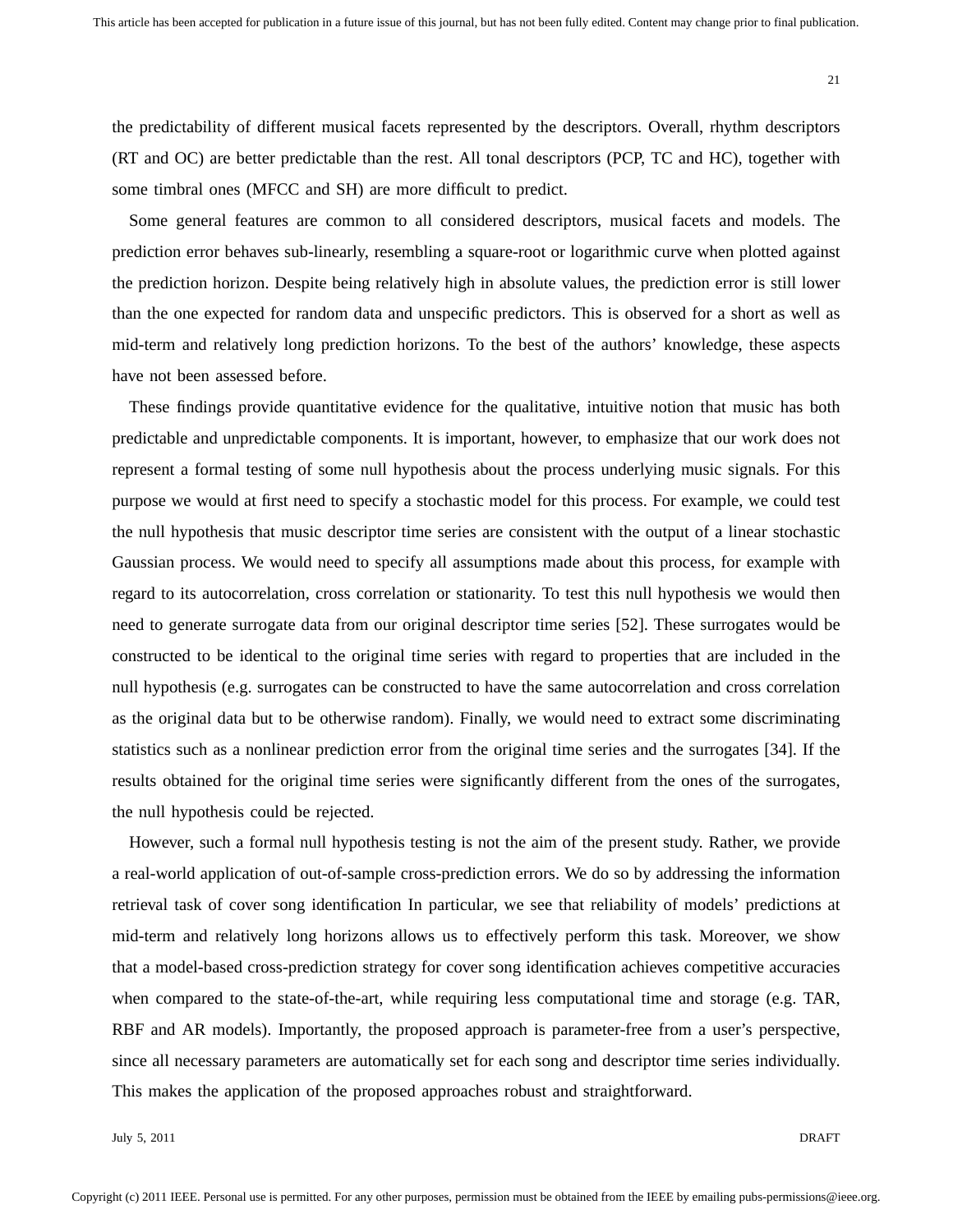Future lines of research include further investigation on model-based cross-prediction strategies for cover song detection. Given the benefits of model-based approaches discussed in Sec. V, it is interesting to see whether further refinements could yield accuracies that surpass the ones achieved by previous work [19] and [20]. In particular, it would be interesting to see how hidden Markov models (HMM) [53] can be adapted to cover song identification. Such models have been very successfully applied within the speech processing community [21] and also to music processing tasks (e.g. in tempo and pitch tracking [12]). However, while descriptor time series have values on continuous scales, HMMs operate on discrete sets of states. Since the discretization of descriptor time series is not straightforward in the case of cover songs [16], one may consider a continuous version of such models. In addition, we conjecture that specific adaptations are needed, in particular adaptations dealing with tempo and structure invariance (see e.g. [54] for some structure invariance adaptations of HMMs in the related context of exact audio matching). Indeed, these are two important characteristics that a cover song identification system has to take into account [16]. With regard to tempo invariance, we hypothesize that working with tempoinsensitive representations of tonal information (e.g. [17]) can partially solve the problem. However, one should take care of the beat-detection stage used to obtain such representations, since it might introduce additional errors to the system [16]. Notice that the introduction of a tempo invariant representation is only one option and that further strategies can be devised, specially with the setting of the prediction horizon h and the time delay  $\tau$ . With regard to structure invariance, the easy way would be to cut the time series into short overlapping segments (e.g. [18]) and train different models on each segment. However, this solution would introduce additional computational costs since each error for each segment would need to be evaluated. Last but not least, one could investigate with the incorporation of musical knowledge in order to yield better predictions.

#### ACKNOWLEDGMENTS

The authors would like to thank Jochen Bröker for useful discussions, Perfecto Herrera for useful discussions, comments and proofreading and Justin Salamon for comments and proofreading.

#### **REFERENCES**

- [2] D. J. Levitin, "Why music moves us," *Nature*, vol. 464, no. 8, pp. 834–835, 2010.
- [3] D. Huron, *Sweet anticipation: music and the psychology of expectation*. Cambridge, USA: MIT Press, 2006.

DRAFT July 5, 2011

<sup>[1]</sup> S. Mithen, *Singing Neanderthals: the Origins of Music, Language, Mind and Body, The*. Cambridge, USA: Harvard University Press, 2007.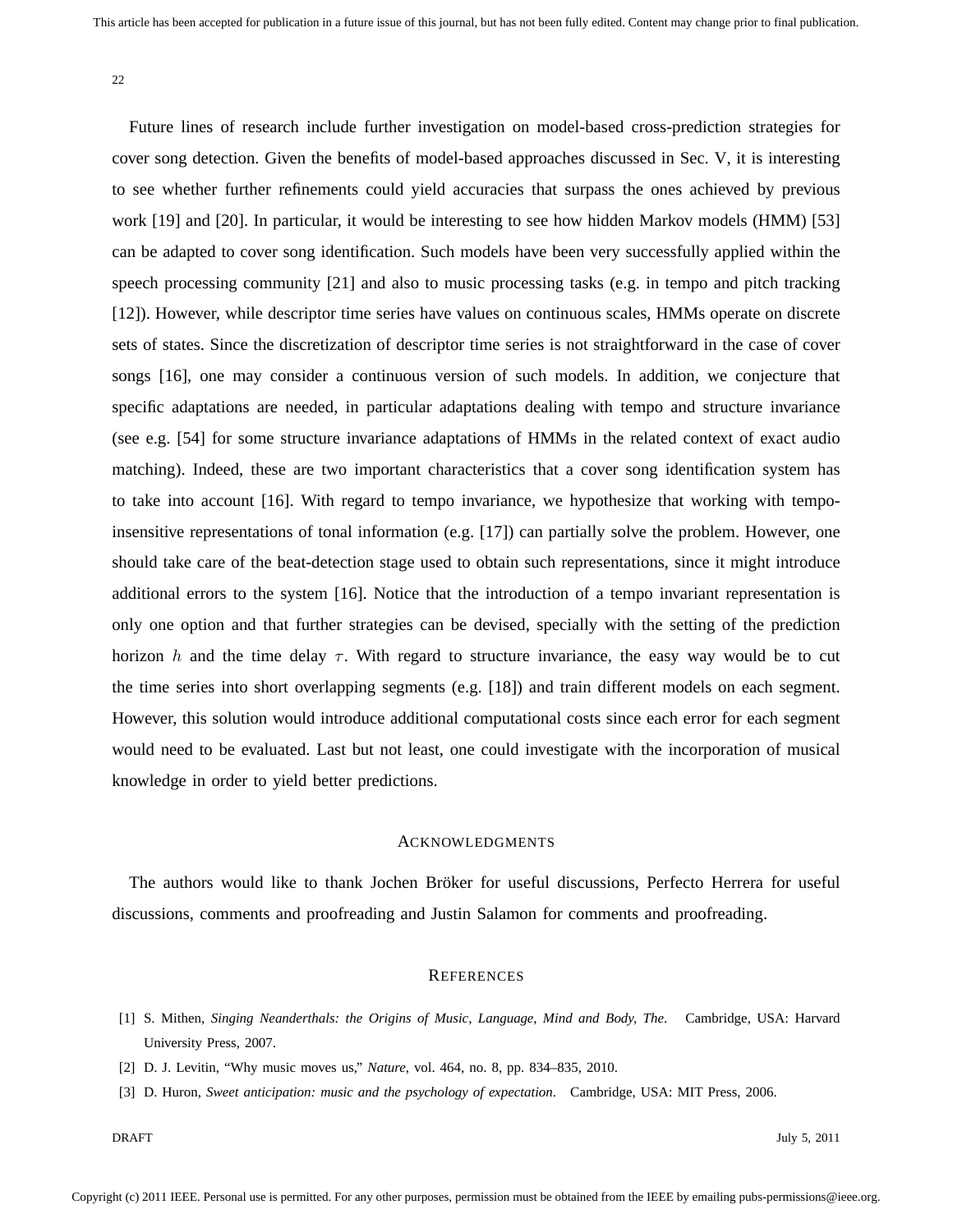- [4] E. Narmour, *Analysis and Cognition of Basic Melodic Structures: the Implication-Realization Model, The*. Chicago, USA: University of Chicago Press, 1990.
- [5] F. Pachet, "The continuator: musical interaction with style," *Journal of New Music Research*, vol. 31, no. 1, pp. 1–9, 2002.
- [6] T. Eerola, P. Toiviainen, and C. L. Krumhansl, "Real-time prediction of melodies: continuous predictability judgements and dynamic models," *Int. Conf. on Music Perception and Cognition (ICMPC)*, pp. 473–476, 2002.
- [7] S. Abdallah and M. D. Plumbey, "Information dynamics: patterns of expectation and surprise in the perception of music," *Connection Science*, vol. 21, no. 2, pp. 89–117, 2009.
- [8] J. F. Paiement, Y. Grandvalet, and S. Benigo, "Predictive models for music," *Connection Science*, vol. 21, no. 2, pp. 253–272, 2009.
- [9] S. Dubnov, "Spectral anticipations," *Computer Music Journal*, vol. 30, no. 2, pp. 63–83, 2006.
- [10] S. Dubnov, G. Assayag, and A. Cont, "Audio oracle: a new algorithm for fast learning of audio structures," *Int. Computer Music Conference (ICMC)*, pp. 224–228, 2007.
- [11] A. Hazan, R. Marxer, P. Brossier, H. Purwins, P. Herrera, and X. Serra, "What/when causal expectation modelling applied to audio signals," *Connection Science*, vol. 21, no. 2, pp. 119–143, 2009.
- [12] A. Klapuri and M. Davy, *Signal processing methods for music transcription*. New York, USA: Springer Science, 2006.
- [13] N. Orio, "Music retrieval: a tutorial and review," *Foundations and Trends in Information Retrieval*, vol. 1, no. 1, pp. 1–90, 2006.
- [14] J. S. Downie, "The music information retrieval evaluation exchange (2005–2007): a window into music information retrieval research," *Acoustical Science and Technology*, vol. 29, no. 4, pp. 247–255, 2008.
- [15] M. Casey, R. C. Veltkamp, M. Goto, M. Leman, C. Rhodes, and M. Slaney, "Content-based music information retrieval: current directions and future challenges," *Proceedings of the IEEE*, vol. 96, no. 4, pp. 668–696, 2008.
- [16] J. Serrà, E. Gómez, and P. Herrera, "Audio cover song identification and similarity: background, approaches, evaluation and beyond," in *Adv. in Music Information Retrieval*, ser. Studies in Computational Intelligence, Z. W. Ras and A. A. Wieczorkowska, Eds. Berlin, Germany: Springer, 2010, vol. 16, no. 6, ch. 14, pp. 307–332.
- [17] D. P. W. Ellis and G. E. Poliner, "Identifying cover songs with chroma features and dynamic programming beat tracking," in *Proc. of the IEEE Int. Conf. on Acoustics, Speech and Signal Processing (ICASSP)*, vol. 4, 2007, pp. 1429–1432.
- [18] M. Marolt, "A mid-level representation for melody-based retrieval in audio collections," *IEEE Trans. on Multimedia*, vol. 10, no. 8, pp. 1617–1625, 2008.
- [19] J. Serrà, E. Gómez, P. Herrera, and X. Serra, "Chroma binary similarity and local alignment applied to cover song identification," *IEEE Trans. on Audio, Speech and Language Processing*, vol. 16, no. 6, pp. 1138–1152, 2008.
- [20] J. Serra, X. Serra, and R. G. Andrzejak, "Cross recurrence quantification ` for cover song identification," *New Journal of Physics*, vol. 11, p. 093017, 2009.
- [21] L. R. Rabiner and B. H. Juang, *Fundamentals of speech recognition*. Upper Saddle River, USA: Prentice Hall, 1993.
- [22] J. Serrà, E. Gómez, and P. Herrera, "Transposing chroma representations to a common key," in *Proc. of the IEEE CS Conf. on The Use of Symbols to Represent Music and Multimedia Objects*, 2008, pp. 45–48.
- [23] E. Gómez, P. Herrera, P. Cano, J. Janer, J. Serrà, J. Bonada, S. El-Hajj, T. Aussenac, and G. Holmberg, "Music similarity systems and methods using descriptors," *Patent US 2008/0300702*, December 4 2008.
- [24] E. Gómez, "Tonal description of music audio signals," Ph.D. dissertation, Universitat Pompeu Fabra, Barcelona, Spain, 2006, available online: http://mtg.upf.edu/node/472.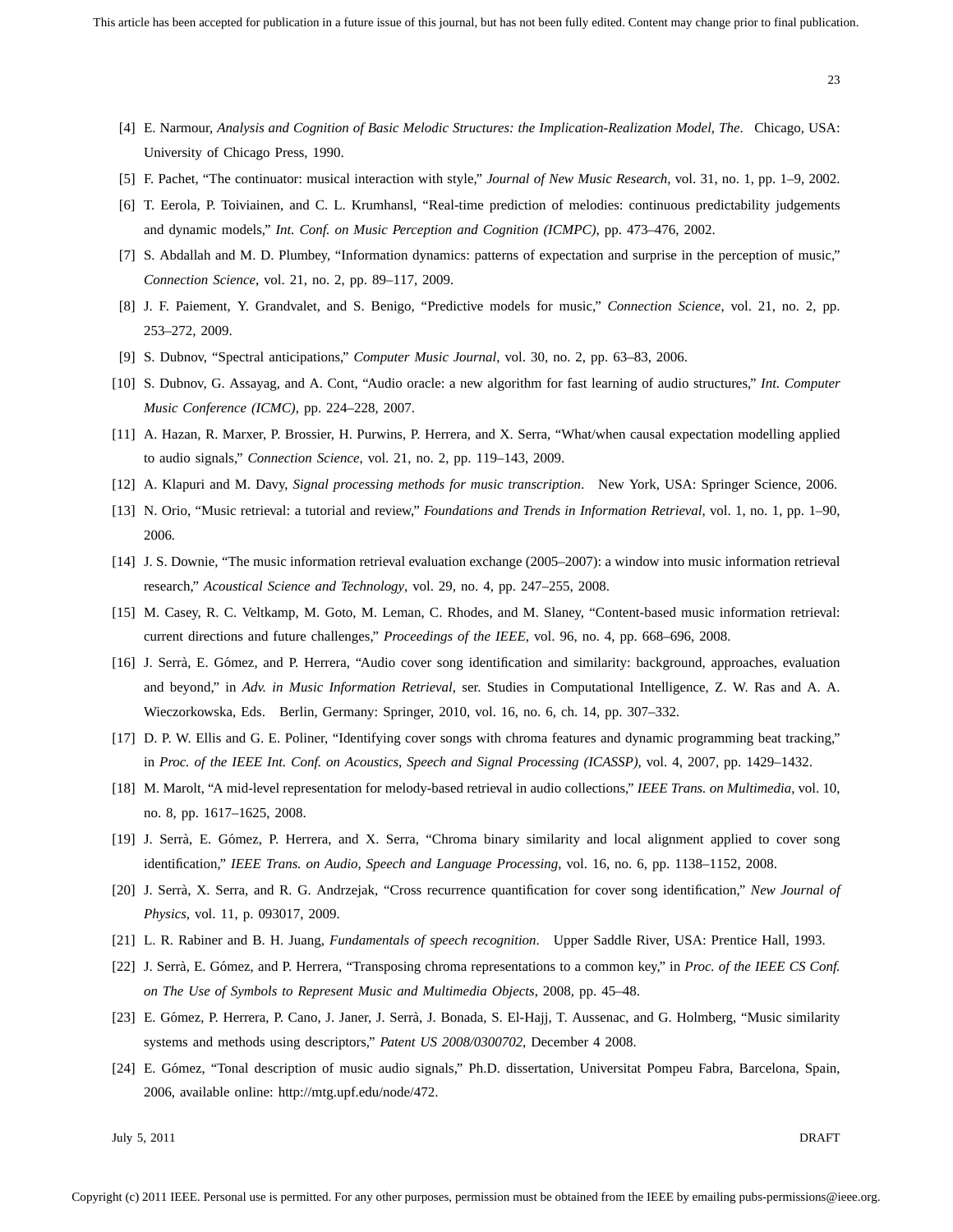- [25] C. Harte, M. B. Sandler, and M. Gasser, "Detecting harmonic change in musical audio," in *Proc. of the ACM Workshop on Audio and Music Computing Multimedia*, 2006, pp. 21–26.
- [26] M. Slaney, "Auditory toolbox. version 2," Tech. Rep., 1998, available online: http://cobweb.ecn.purdue.edu/ malcolm/interval/1998-010.
- [27] V. Akkermans, J. Serra, and P. Herrera, "Shape-based spectral contrast descriptor," ` in *Proc. of the Sound and Music Computing Conf. (SMC)*, 2009, pp. 143–148.
- [28] P. Brossier, "Automatic annotation of musical audio for interactive applications," Ph.D. dissertation, Queen Mary, University of London, London, UK, 2007, available online: http://aubio.org/phd.
- [29] E. Guaus and P. Herrera, "The rhythm transform: towards a generic rhythm description," in *Proc. of the Int. Computer Music Conference (ICMC)*, no. 1131, 2005.
- [30] T. Pohle, D. Schnitzer, M. Schedl, P. Knees, and G. Widmer, "On rhythm and general music similarity," in *Proc. of the Int. Soc. for Music Information Retrieval Conf. (ISMIR)*, 2009, pp. 525–530.
- [31] P. Desain and H. Honing, "The formation of rhythmic categories and metric priming," *Perception*, vol. 32, no. 3, pp. 341–365, 2003.
- [32] A. V. Oppenheim, R. W. Schafer, and J. B. Buck, *Discrete-Time Signal Processing*, 2nd ed. Upper Saddle River, USA: Prentice Hall, 1999.
- [33] E. Vickers, "Automatic long-term loudness and dynamics matching," in *Proc. of the Conv. of the Audio Engineering Society (AES)*, no. 5495, 2001.
- [34] H. Kantz and T. Schreiber, *Nonlinear time series analysis*, 2nd ed. Cambridge, UK: Cambridge University Press, 2004.
- [35] F. Takens, "Detecting strange attractors in turbulence," *Lecture Notes in Mathematics*, vol. 898, pp. 366–381, 1981.
- [36] I. Mierswa and K. Morik, "Automatic feature extraction for classifying audio data," *Machine Learning Journal*, vol. 58, pp. 127–149, 2005.
- [37] F. Mörchen, A. Ultsch, M. Thies, and I. Löhken, "Modelling timbre distance with temporal statistics from polyphonic music," *IEEE Trans. on Speech and Audio Processing*, vol. 14, no. 1, pp. 81–90, 2006.
- [38] G. Box and G. Jenkins, *Time Series Analysis: Forecasting and Control*, rev. ed. Oakland, USA: Holden-Day, 1976.
- [39] H. Lütkepohl, *New introduction to multiple time series analysis*. Berlin, Germany: Springer, 2005.
- [40] A. S. Weigend and N. A. Gershenfeld, *Time Series Prediction: Forecasting the Future and Understanding the Past*. Boulder, USA: Westwiew Press, 1993.
- [41] N. G. Van Kampen, *Stochastic Processes in Physics and Chemistry*, 3rd ed. Amsterdam, The Netherlands: Elsevier, 2007.
- [42] H. S. Parka and C. S. Jun, "A simple and fast algorithm for k-medoids clustering," *Expert Systems with Applications*, vol. 36, no. 2, pp. 3336–3341, 2009.
- [43] S. Theodoridis and K. Koutroumbas, *Pattern Recognition*, 3rd ed. San Diego, USA: Academic Press, 2006.
- [44] W. H. Press, B. P. Flannery, S. A. Tenkolsky, and W. T. Vetterling, *Numerical Recipes*, 2nd ed. Cambridge, UK: Cambridge University Press, 1992.
- [45] A. Meng, P. Ahrendt, J. Larsen, and L. K. Hansen, "Temporal feature integration for music genre classification," *IEEE Trans. on Audio, Speech and Language Processing*, vol. 15, no. 5, pp. 1654–1664, 2007.
- [46] C. Joder, S. Essid, and G. Richard, "Temporal integration for audio classification with application to musical instrument classification," *IEEE Trans. on Audio, Speech and Language Processing*, vol. 17, no. 1, pp. 174–186, 2009.
- [47] H. Tong and K. S. Lim, "Threshold autoregression, limit cycles and cyclical data," *Journal of the Royal Statistical Society*, vol. 42, no. 3, pp. 245–292, 1980.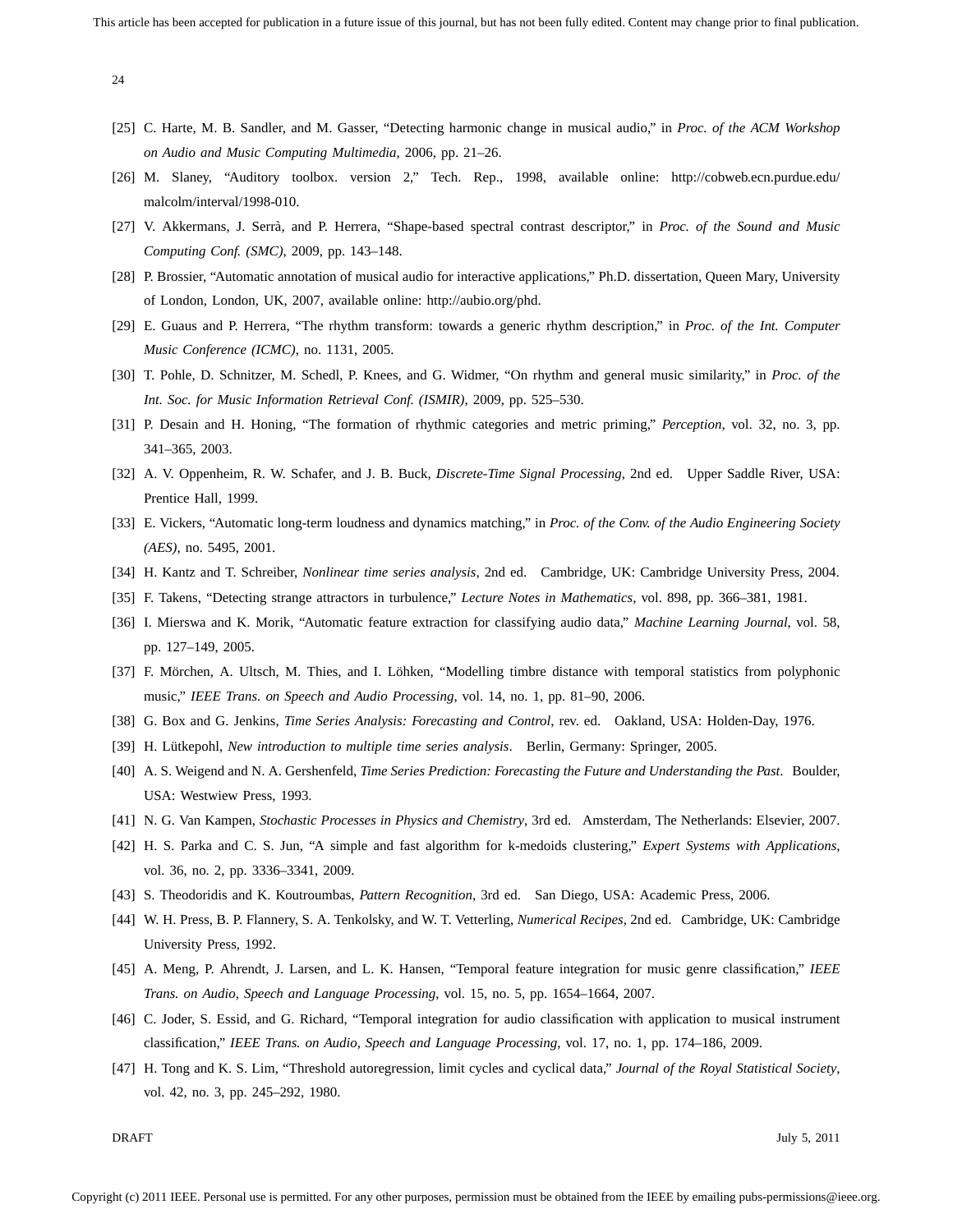- [48] D. S. Broomhead and D. Lowe, "Multivariable functional interpolation and adaptive networks," *Complex Systems*, vol. 2, pp. 321–355, 1988.
- [49] J. D. Farmer and J. J. Sidorowich, "Predicting chaotic time series," *Physical Review Letters*, vol. 59, no. 8, pp. 845–848, 1987.
- [50] C. D. Manning, R. Prabhakar, and H. Schutze, *An Introduction to Information Retrieval*. Cambridge, UK: Cambridge University Press, 2008.
- [51] C. P. Robert and G. Casella, *Monte Carlo Statistical Methods*, 2nd ed. Berlin, Germany: Springer, 2004.
- [52] T. Schreiber and A. Schmidt, "Surrogate time series," *Physica D*, vol. 142, pp. 346–382, 2000.
- [53] O. Cappé, E. Moulines, and T. Rydén, *Inference in Hidden Markov Models*. New York, USA: Springer Science, 2005.
- [54] E. Batlle, J. Masip, and E. Guaus, "Automatic song identification in noisy broadcast audio," in *Proc. of the Signal and Image Processing Conf. (SIP)*, 2002, pp. 101–111.



**Joan Serra`** obtained both the degrees of Telecommunications and Electronics at Enginyeria La Salle, Universitat Ramón Llull, Barcelona, Spain, in 2002 and 2004, respectively. After working from 2005 to 2006 at the research and development department of Music Intelligence Solutions Inc, he joined the Music Technology Group of Universitat Pompeu Fabra, Barcelona, where he received the MSc and PhD in Information, Communication and Audiovisual Media Technologies in 2007 and 2011, respectively. He is currently a post-doc researcher with the Music Technology Group of the UPF. He is also a part-time

associate professor with the Dept. of Information and Communication Technologies of the same university. In 2010 he was a guest scientist with the Research Group on Nonlinear Dynamics and Time Series Analysis of the Max Planck Institute for the Physics of Complex Systems in Dresden, Germany. His main research interests include music retrieval and understanding, signal processing, time series analysis, complex networks, complex systems, information retrieval, and music perception, psychology and cognition.



**Holger Kantz** is head of the Time Series Analysis group at the Max Planck Institute for the Physics of Complex Systems (MPIPKS) in Dresden, Germany. After studying Physics, he obtained his PhD in Theoretical Physics from Wuppertal University in 1989. Having spent several years as postdoctoral fellow, he joined the newly founded MPIPKS in 1995. He specialized in novel methods for the analysis of observed data, data classification, model identification and prediction. His scientific interests go beyond data analysis methods and include efforts to understand the sources of complex time dependencies in

nonlinear stochastic processes and in systems with many degrees of freedom such as the atmosphere, with a strong emphasis on predictability and predictions. His reputation is based not only on a large number of research articles but also on his co-authorship of a well known textbook on time series analysis and the free software package TISEAN.